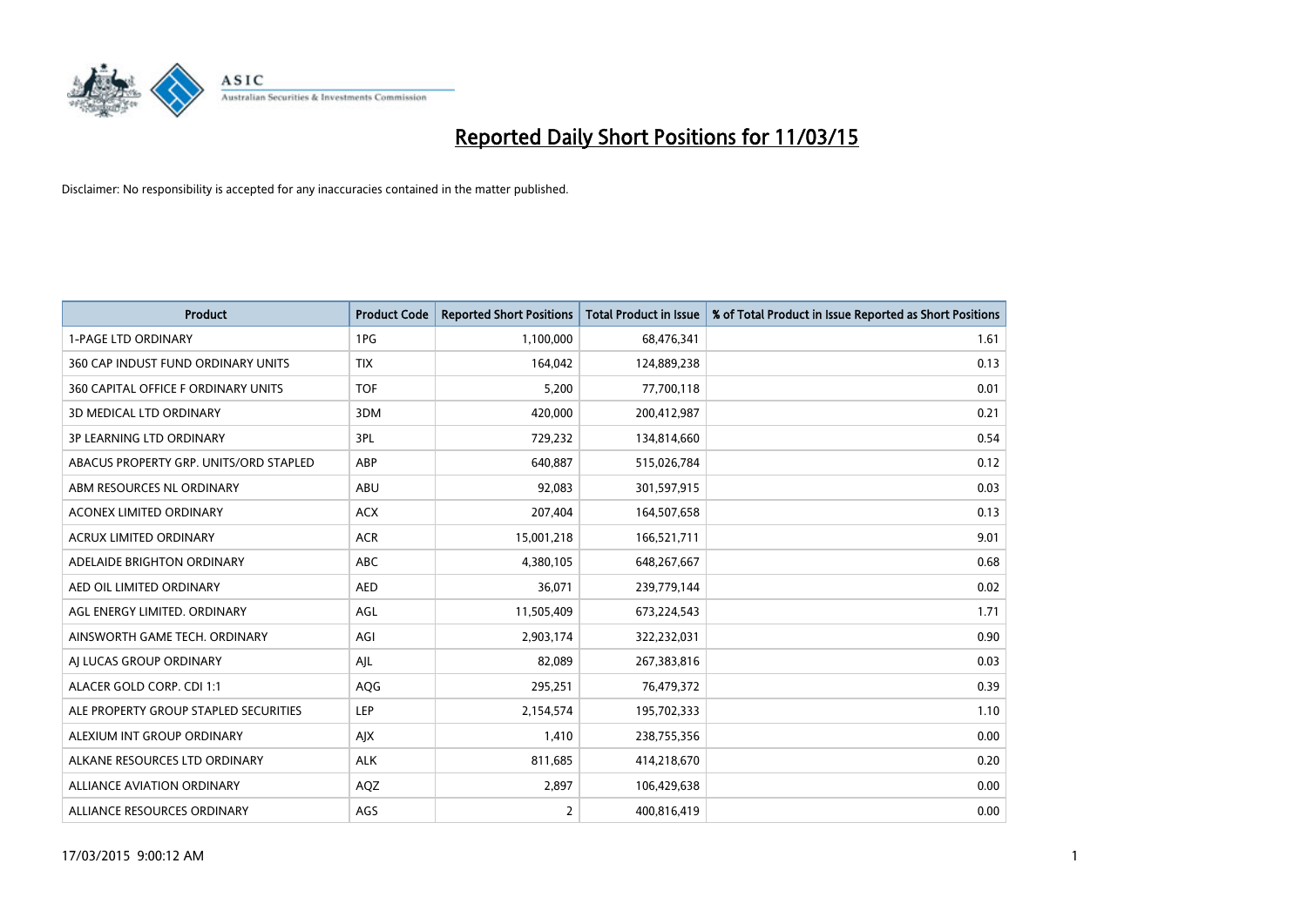

| <b>Product</b>                          | <b>Product Code</b> | <b>Reported Short Positions</b> | <b>Total Product in Issue</b> | % of Total Product in Issue Reported as Short Positions |
|-----------------------------------------|---------------------|---------------------------------|-------------------------------|---------------------------------------------------------|
| <b>ALS LTD ORDINARY</b>                 | <b>ALQ</b>          | 30,205,272                      | 407,246,306                   | 7.42                                                    |
| ALTIUM LIMITED ORDINARY                 | <b>ALU</b>          | 30,804                          | 129,272,762                   | 0.02                                                    |
| ALUMINA LIMITED ORDINARY                | <b>AWC</b>          | 11,982,669                      | 2,806,225,615                 | 0.43                                                    |
| AMALGAMATED HOLDINGS ORDINARY           | <b>AHD</b>          | 286                             | 157,983,073                   | 0.00                                                    |
| AMCOM TELECOMM, ORDINARY                | <b>AMM</b>          | 4,244,167                       | 266,399,148                   | 1.59                                                    |
| AMCOR LIMITED ORDINARY                  | <b>AMC</b>          | 5,329,770                       | 1,206,684,923                 | 0.44                                                    |
| AMP LIMITED ORDINARY                    | AMP                 | 10,168,413                      | 2,957,737,964                 | 0.34                                                    |
| ANSELL LIMITED ORDINARY                 | <b>ANN</b>          | 3,771,042                       | 153,139,924                   | 2.46                                                    |
| ANTARES ENERGY LTD ORDINARY             | <b>AZZ</b>          | 335,532                         | 241,500,000                   | 0.14                                                    |
| ANZ BANKING GRP LTD ORDINARY            | ANZ                 | 14,674,681                      | 2,765,980,222                 | 0.53                                                    |
| APA GROUP STAPLED SECURITIES            | APA                 | 10,181,908                      | 1,114,307,369                 | 0.91                                                    |
| APN NEWS & MEDIA ORDINARY               | <b>APN</b>          | 1,633,900                       | 1,029,041,356                 | 0.16                                                    |
| APN OUTDOOR GRP ORDINARY                | <b>APO</b>          | 13,508                          | 166,614,509                   | 0.01                                                    |
| AQUARIUS PLATINUM. ORDINARY             | <b>AOP</b>          | 2,806,798                       | 1,502,695,183                 | 0.19                                                    |
| ARAFURA RESOURCE LTD ORDINARY           | <b>ARU</b>          | 2,000                           | 441,270,644                   | 0.00                                                    |
| ARB CORPORATION ORDINARY                | ARP                 | 652,723                         | 79,156,214                    | 0.82                                                    |
| ARDENT LEISURE GROUP STAPLED SECURITIES | AAD                 | 7,243,979                       | 442,211,804                   | 1.64                                                    |
| ARENA REIT. STAPLED                     | <b>ARF</b>          | 486,458                         | 227,574,183                   | 0.21                                                    |
| ARISTOCRAT LEISURE ORDINARY             | <b>ALL</b>          | 765,873                         | 633,822,253                   | 0.12                                                    |
| ARRIUM LTD ORDINARY                     | ARI                 | 90,130,798                      | 2,937,293,755                 | 3.07                                                    |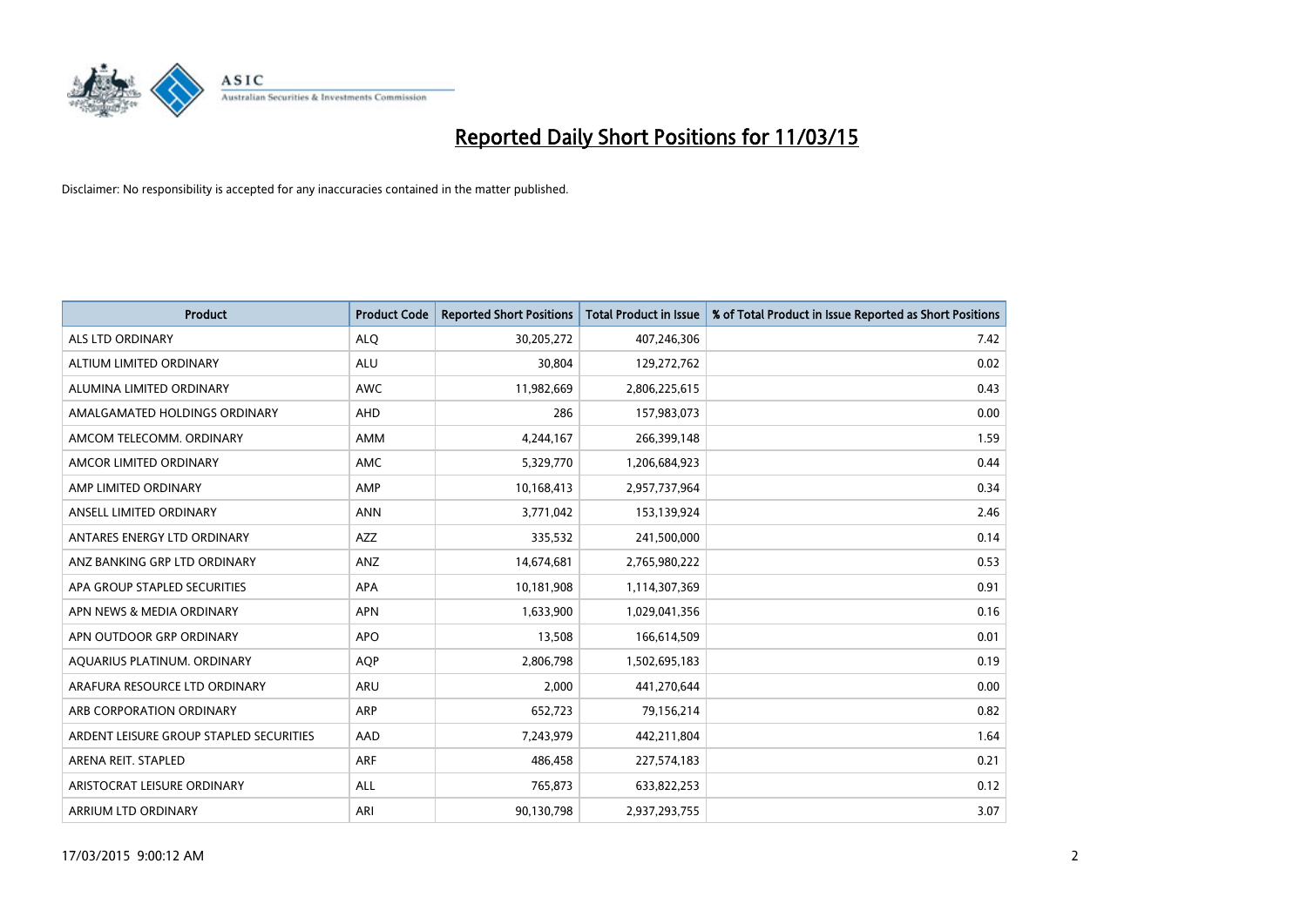

| <b>Product</b>                            | <b>Product Code</b> | <b>Reported Short Positions</b> | <b>Total Product in Issue</b> | % of Total Product in Issue Reported as Short Positions |
|-------------------------------------------|---------------------|---------------------------------|-------------------------------|---------------------------------------------------------|
| ASALEO CARE LIMITED ORDINARY              | AHY                 | 7,063,293                       | 603,469,434                   | 1.17                                                    |
| ASCIANO LIMITED ORDINARY                  | <b>AIO</b>          | 6,574,531                       | 975,385,664                   | 0.67                                                    |
| ASHLEY SERVICES GRP ORDINARY              | <b>ASH</b>          | 498,972                         | 150,000,000                   | 0.33                                                    |
| ASPEN GROUP ORD/UNITS STAPLED             | APZ                 | 33,535                          | 113,183,450                   | 0.03                                                    |
| ASPIRE MINING LTD ORDINARY                | <b>AKM</b>          | 1,000,001                       | 703,463,306                   | 0.14                                                    |
| ASTRO JAP PROP GROUP STAPLED US PROHIBIT. | AJA                 | 130,768                         | 66,449,934                    | 0.20                                                    |
| ASX LIMITED ORDINARY                      | ASX                 | 5,201,936                       | 193,595,162                   | 2.69                                                    |
| ATLAS IRON LIMITED ORDINARY               | <b>AGO</b>          | 101,059,545                     | 919,475,619                   | 10.99                                                   |
| AUCKLAND INTERNATION ORDINARY             | <b>AIA</b>          | 73,851                          | 1,190,484,097                 | 0.01                                                    |
| AURIZON HOLDINGS LTD ORDINARY             | AZI                 | 5,786,384                       | 2,123,934,162                 | 0.27                                                    |
| AUSDRILL LIMITED ORDINARY                 | ASL                 | 21,683,072                      | 312,277,224                   | 6.94                                                    |
| AUSENCO LIMITED ORDINARY                  | AAX                 | 353,030                         | 168,449,799                   | 0.21                                                    |
| AUSNET SERVICES STAPLED SECURITIES        | <b>AST</b>          | 35,026,889                      | 3,466,913,009                 | 1.01                                                    |
| AUST CAREERS NETWORK ORDINARY             | <b>ACO</b>          | 500,000                         | 83,748,775                    | 0.60                                                    |
| AUST INDUSTRIAL REIT UNIT                 | ANI                 | 58,957                          | 96,288,031                    | 0.06                                                    |
| AUSTAL LIMITED ORDINARY                   | ASB                 | 299,428                         | 346,865,169                   | 0.09                                                    |
| AUSTBROKERS HOLDINGS ORDINARY             | <b>AUB</b>          | 134,414                         | 61,740,597                    | 0.22                                                    |
| AUSTEX OIL LIMITED ORDINARY               | <b>AOK</b>          | 62,000                          | 558,571,402                   | 0.01                                                    |
| AUSTIN ENGINEERING ORDINARY               | ANG                 | 391,662                         | 84,274,004                    | 0.46                                                    |
| <b>AUSTIN EXPLORATION ORDINARY</b>        | <b>AKK</b>          | 6,584,383                       | 332,607,790                   | 1.98                                                    |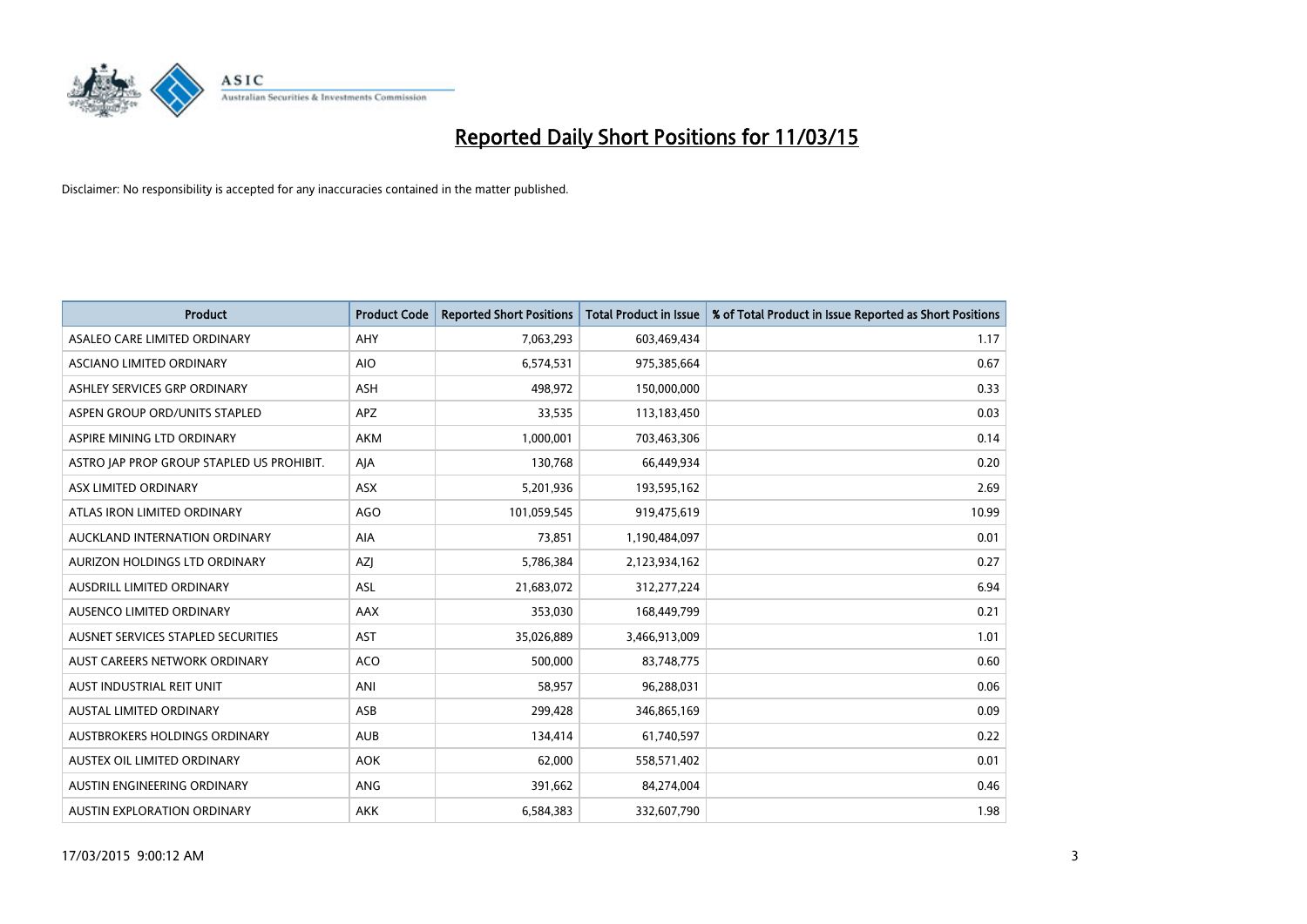

| <b>Product</b>                      | <b>Product Code</b> | <b>Reported Short Positions</b> | <b>Total Product in Issue</b> | % of Total Product in Issue Reported as Short Positions |
|-------------------------------------|---------------------|---------------------------------|-------------------------------|---------------------------------------------------------|
| AUSTRALIAN AGRICULT, ORDINARY       | AAC                 | 4,390,507                       | 532,474,721                   | 0.82                                                    |
| AUSTRALIAN PHARM. ORDINARY          | API                 | 5,656,096                       | 488,115,883                   | 1.16                                                    |
| AUTOMOTIVE HOLDINGS ORDINARY        | AHE                 | 2,407,247                       | 306,437,941                   | 0.79                                                    |
| AVANCO RESOURCES LTD ORDINARY       | AVB                 | 1                               | 1,661,675,855                 | 0.00                                                    |
| AVEO GROUP STAPLED SECURITIES       | AOG                 | 566,953                         | 499,484,314                   | 0.11                                                    |
| AWE LIMITED ORDINARY                | AWE                 | 29,555,149                      | 525,861,050                   | 5.62                                                    |
| AZONTO PET LTD ORDINARY             | <b>APY</b>          |                                 | 1,159,375,100                 | 0.00                                                    |
| AZUMAH RESOURCES ORDINARY           | <b>AZM</b>          | 1                               | 393,850,639                   | 0.00                                                    |
| <b>BANDANNA ENERGY ORDINARY</b>     | <b>BND</b>          | 17,540,654                      | 528,481,199                   | 3.32                                                    |
| BANK OF QUEENSLAND. ORDINARY        | <b>BOQ</b>          | 4,409,810                       | 366,982,047                   | 1.20                                                    |
| <b>BASE RES LIMITED ORDINARY</b>    | <b>BSE</b>          | 335,868                         | 563,902,771                   | 0.06                                                    |
| BATHURST RES LTD. ORDINARY          | <b>BRL</b>          | 207,998                         | 947,828,434                   | 0.02                                                    |
| <b>BC IRON LIMITED ORDINARY</b>     | <b>BCI</b>          | 14,824,256                      | 196,196,992                   | 7.56                                                    |
| BEACH ENERGY LIMITED ORDINARY       | <b>BPT</b>          | 29,713,174                      | 1,297,496,886                 | 2.29                                                    |
| <b>BEACON LIGHTING GRP ORDINARY</b> | <b>BLX</b>          | 1,000                           | 215,075,927                   | 0.00                                                    |
| BEADELL RESOURCE LTD ORDINARY       | <b>BDR</b>          | 41,355,983                      | 798,657,280                   | 5.18                                                    |
| BEGA CHEESE LTD ORDINARY            | <b>BGA</b>          | 3,084,846                       | 152,602,945                   | 2.02                                                    |
| BENDIGO AND ADELAIDE ORDINARY       | <b>BEN</b>          | 15,321,208                      | 450,953,890                   | 3.40                                                    |
| BERKELEY RESOURCES ORDINARY         | <b>BKY</b>          | 77,000                          | 180,361,323                   | 0.04                                                    |
| BHP BILLITON LIMITED ORDINARY       | <b>BHP</b>          | 7,847,465                       | 3,211,691,105                 | 0.24                                                    |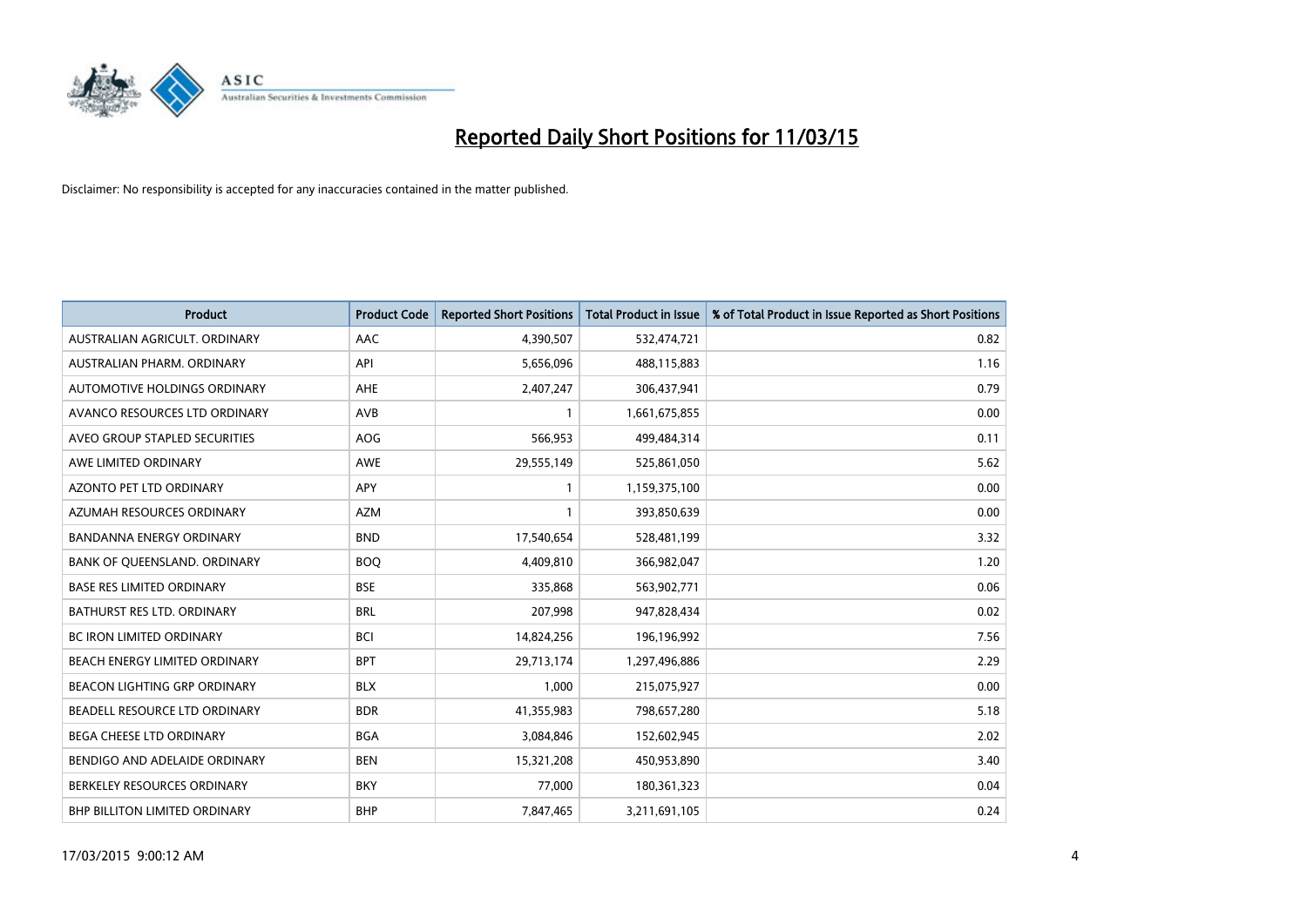

| <b>Product</b>                       | <b>Product Code</b> | <b>Reported Short Positions</b> | <b>Total Product in Issue</b> | % of Total Product in Issue Reported as Short Positions |
|--------------------------------------|---------------------|---------------------------------|-------------------------------|---------------------------------------------------------|
| <b>BIGAIR GROUP LIMITED ORDINARY</b> | <b>BGL</b>          | 9,750                           | 174,826,438                   | 0.01                                                    |
| <b>BILLABONG ORDINARY</b>            | <b>BBG</b>          | 7,648,742                       | 990,370,034                   | 0.77                                                    |
| <b>BIONOMICS LIMITED ORDINARY</b>    | <b>BNO</b>          | 25,362                          | 417,751,687                   | 0.01                                                    |
| <b>BLACKHAM RESOURCES ORDINARY</b>   | <b>BLK</b>          | 1,688,683                       | 178,162,680                   | 0.95                                                    |
| <b>BLACKMORES LIMITED ORDINARY</b>   | <b>BKL</b>          | 19,422                          | 17,224,284                    | 0.11                                                    |
| <b>BLUE ENERGY LIMITED ORDINARY</b>  | <b>BUL</b>          | 50,000                          | 1,140,993,237                 | 0.00                                                    |
| <b>BLUESCOPE STEEL LTD ORDINARY</b>  | <b>BSL</b>          | 3,751,652                       | 565,225,282                   | 0.66                                                    |
| <b>BOART LONGYEAR ORDINARY</b>       | <b>BLY</b>          | 12,438,751                      | 930,864,944                   | 1.34                                                    |
| <b>BORA BORA RESOURCES ORDINARY</b>  | <b>BBR</b>          | 247,808                         | 35,970,000                    | 0.69                                                    |
| <b>BORAL LIMITED, ORDINARY</b>       | <b>BLD</b>          | 11,809,009                      | 782,736,249                   | 1.51                                                    |
| <b>BRADKEN LIMITED ORDINARY</b>      | <b>BKN</b>          | 5,896,761                       | 171,027,249                   | 3.45                                                    |
| <b>BRAMBLES LIMITED ORDINARY</b>     | <b>BXB</b>          | 7,452,379                       | 1,566,289,727                 | 0.48                                                    |
| BREVILLE GROUP LTD ORDINARY          | <b>BRG</b>          | 3,216,192                       | 130,095,322                   | 2.47                                                    |
| <b>BRICKWORKS LIMITED ORDINARY</b>   | <b>BKW</b>          | 7,378                           | 148,403,478                   | 0.00                                                    |
| BT INVESTMENT MNGMNT ORDINARY        | <b>BTT</b>          | 31,267                          | 292,408,424                   | 0.01                                                    |
| <b>BURSON GROUP LTD ORDINARY</b>     | <b>BAP</b>          | 598,713                         | 163,585,666                   | 0.37                                                    |
| <b>BURU ENERGY ORDINARY</b>          | <b>BRU</b>          | 15,539,550                      | 339,997,078                   | 4.57                                                    |
| <b>BWP TRUST ORDINARY UNITS</b>      | <b>BWP</b>          | 16,171,021                      | 642,383,803                   | 2.52                                                    |
| CABCHARGE AUSTRALIA ORDINARY         | CAB                 | 8,151,605                       | 120,430,683                   | 6.77                                                    |
| <b>CADENCE CAPITAL ORDINARY</b>      | <b>CDM</b>          | 170,000                         | 200,462,319                   | 0.08                                                    |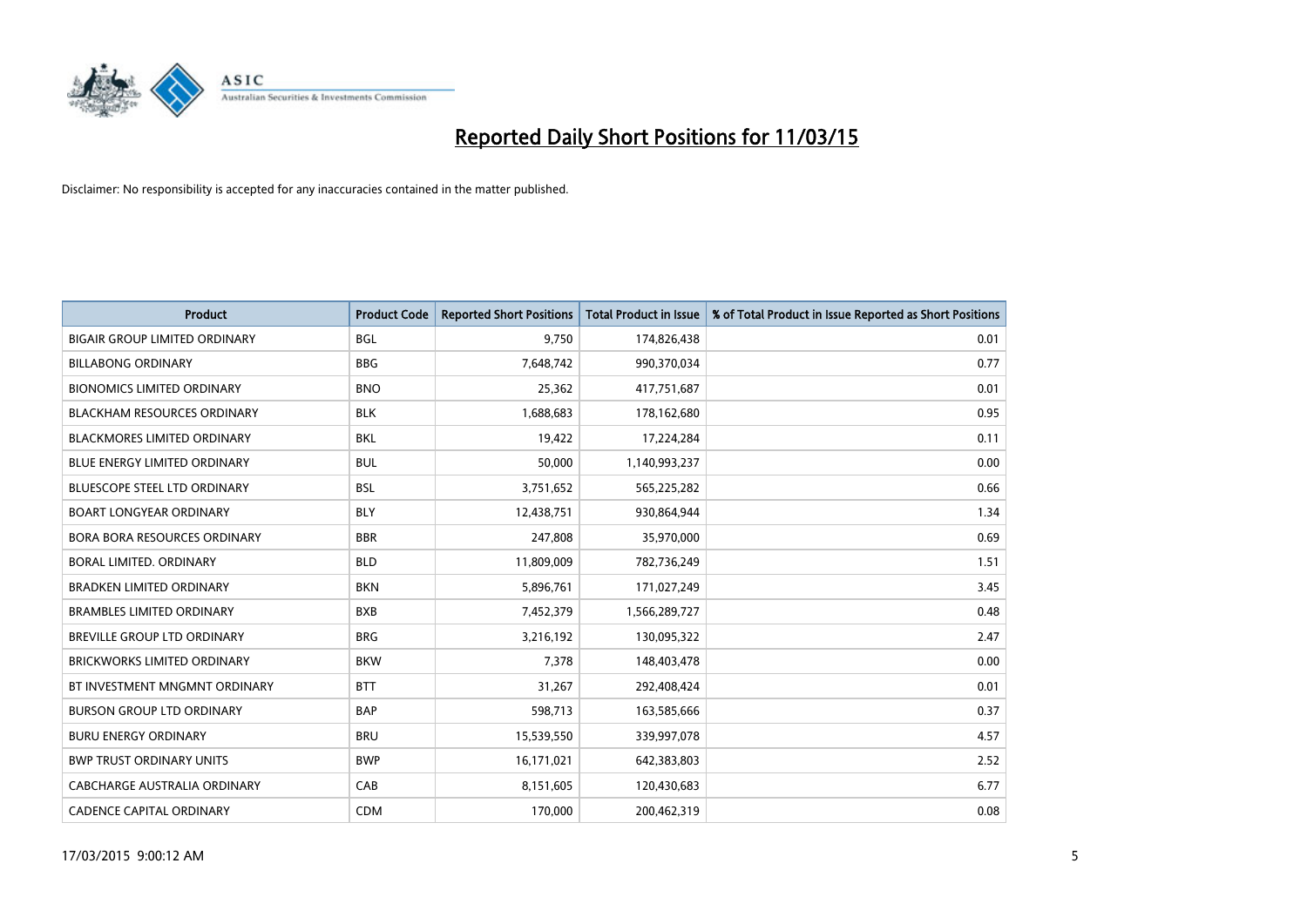

| <b>Product</b>                          | <b>Product Code</b> | <b>Reported Short Positions</b> | <b>Total Product in Issue</b> | % of Total Product in Issue Reported as Short Positions |
|-----------------------------------------|---------------------|---------------------------------|-------------------------------|---------------------------------------------------------|
| CALTEX AUSTRALIA ORDINARY               | <b>CTX</b>          | 268,413                         | 270,000,000                   | 0.10                                                    |
| CAPE LAMBERT RES LTD ORDINARY           | <b>CFE</b>          | 280,137                         | 626,686,586                   | 0.04                                                    |
| CAPITOL HEALTH ORDINARY                 | CAJ                 | 260,252                         | 522,280,212                   | 0.05                                                    |
| <b>CARDNO LIMITED ORDINARY</b>          | CDD                 | 16, 151, 729                    | 164,564,684                   | 9.81                                                    |
| <b>CARINDALE PROPERTY UNIT</b>          | <b>CDP</b>          | 8,823                           | 70,000,000                    | 0.01                                                    |
| CARNARVON PETROLEUM ORDINARY            | <b>CVN</b>          | 1,868,880                       | 988,300,069                   | 0.19                                                    |
| <b>CARNEGIE WAVE ENERGY ORDINARY</b>    | <b>CWE</b>          | 62,500                          | 1,752,762,654                 | 0.00                                                    |
| CARSALES.COM LTD ORDINARY               | <b>CRZ</b>          | 270,993                         | 239,001,759                   | 0.11                                                    |
| CARSALES.COM LTD. ORDINARY              | CAR                 | 6,356,249                       | 239,001,759                   | 2.66                                                    |
| <b>CASH CONVERTERS ORDINARY</b>         | CCV                 | 8,614,619                       | 478,876,525                   | 1.80                                                    |
| CEDAR WOODS PROP. ORDINARY              | <b>CWP</b>          | 270,482                         | 78,336,371                    | 0.35                                                    |
| CENTRAL PETROLEUM ORDINARY              | <b>CTP</b>          | 10,999                          | 368,718,957                   | 0.00                                                    |
| CENTURIA METRO REIT STAPLED             | <b>CMA</b>          | 698,404                         | 71,500,158                    | 0.98                                                    |
| <b>CHALLENGER LIMITED ORDINARY</b>      | <b>CGF</b>          | 767,409                         | 569,725,821                   | 0.13                                                    |
| CHARTER HALL GROUP STAPLED US PROHIBIT. | CHC                 | 3,107,388                       | 359,342,032                   | 0.86                                                    |
| <b>CHARTER HALL RETAIL UNITS</b>        | <b>COR</b>          | 11,396,688                      | 375,554,374                   | 3.03                                                    |
| <b>CHORUS LIMITED ORDINARY</b>          | <b>CNU</b>          | 101,865                         | 396,369,767                   | 0.03                                                    |
| CLEARVIEW WEALTH LTD ORDINARY           | <b>CVW</b>          | 10,001                          | 581,111,182                   | 0.00                                                    |
| CLINUVEL PHARMACEUT, ORDINARY           | <b>CUV</b>          | 10,659                          | 44,554,787                    | 0.02                                                    |
| COAL OF AFRICA LTD ORDINARY             | <b>CZA</b>          | 426                             | 1,599,568,613                 | 0.00                                                    |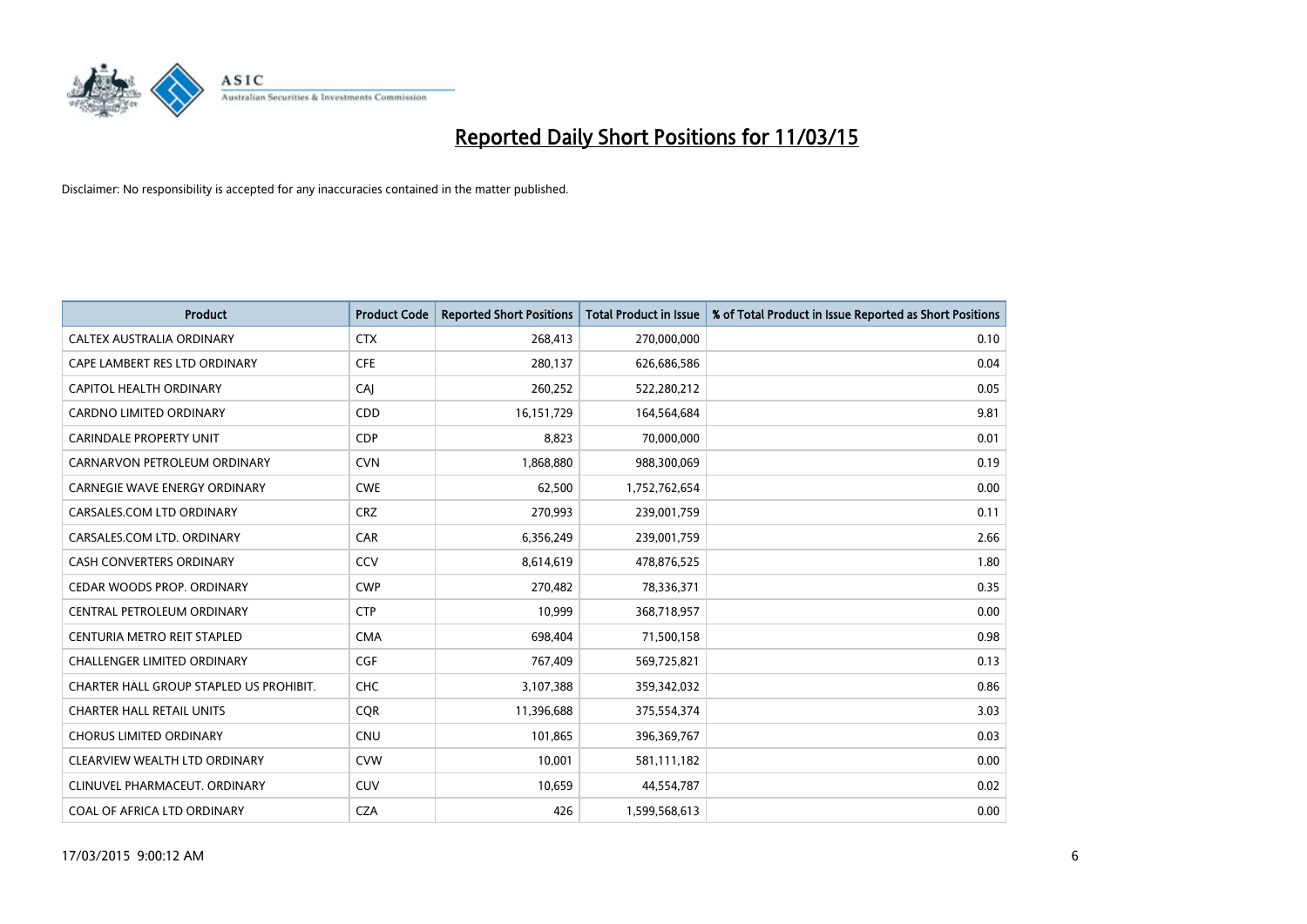

| <b>Product</b>                          | <b>Product Code</b> | <b>Reported Short Positions</b> | <b>Total Product in Issue</b> | % of Total Product in Issue Reported as Short Positions |
|-----------------------------------------|---------------------|---------------------------------|-------------------------------|---------------------------------------------------------|
| <b>COALSPUR MINES LTD ORDINARY</b>      | <b>CPL</b>          | 8,480                           | 641,544,455                   | 0.00                                                    |
| COCA-COLA AMATIL ORDINARY               | <b>CCL</b>          | 18,407,811                      | 763,590,249                   | 2.41                                                    |
| <b>COCHLEAR LIMITED ORDINARY</b>        | <b>COH</b>          | 3,306,874                       | 57,081,775                    | 5.79                                                    |
| COCKATOO COAL ORDINARY                  | <b>COK</b>          | 167,987                         | 46,335,196,929                | 0.00                                                    |
| <b>CODAN LIMITED ORDINARY</b>           | <b>CDA</b>          | 2,461                           | 177,063,244                   | 0.00                                                    |
| <b>COFFEY INTERNATIONAL ORDINARY</b>    | COF                 | 6,075                           | 255,833,165                   | 0.00                                                    |
| <b>COLLECTION HOUSE ORDINARY</b>        | <b>CLH</b>          | 1,417,952                       | 130,443,227                   | 1.09                                                    |
| COMMONWEALTH BANK, ORDINARY             | <b>CBA</b>          | 13,286,454                      | 1,621,319,194                 | 0.82                                                    |
| <b>COMPASS RESOURCES ORDINARY</b>       | <b>CMR</b>          | 7,472                           | 1,403,744,100                 | 0.00                                                    |
| <b>COMPUTERSHARE LTD ORDINARY</b>       | <b>CPU</b>          | 6,566,656                       | 556,203,079                   | 1.18                                                    |
| COOPER ENERGY LTD ORDINARY              | <b>COE</b>          | 1,004,674                       | 331,905,323                   | 0.30                                                    |
| <b>CORP TRAVEL LIMITED ORDINARY</b>     | <b>CTD</b>          | 1,128,695                       | 96,993,355                    | 1.16                                                    |
| <b>COVER-MORE GRP LTD ORDINARY</b>      | <b>CVO</b>          | 8,448,417                       | 317,750,000                   | 2.66                                                    |
| <b>CREDIT CORP GROUP ORDINARY</b>       | <b>CCP</b>          | 305,774                         | 46,296,407                    | 0.66                                                    |
| <b>CROMWELL PROP STAPLED SECURITIES</b> | <b>CMW</b>          | 7,980,782                       | 1,737,728,114                 | 0.46                                                    |
| CROWN RESORTS LTD ORDINARY              | <b>CWN</b>          | 14,654,847                      | 728,394,185                   | 2.01                                                    |
| <b>CSG LIMITED ORDINARY</b>             | CSV                 | 714,289                         | 284,148,839                   | 0.25                                                    |
| <b>CSL LIMITED ORDINARY</b>             | <b>CSL</b>          | 867,932                         | 473,895,326                   | 0.18                                                    |
| <b>CSR LIMITED ORDINARY</b>             | <b>CSR</b>          | 9,432,943                       | 506,000,315                   | 1.86                                                    |
| <b>CUDECO LIMITED ORDINARY</b>          | CDU                 | 8,755,167                       | 248,722,167                   | 3.52                                                    |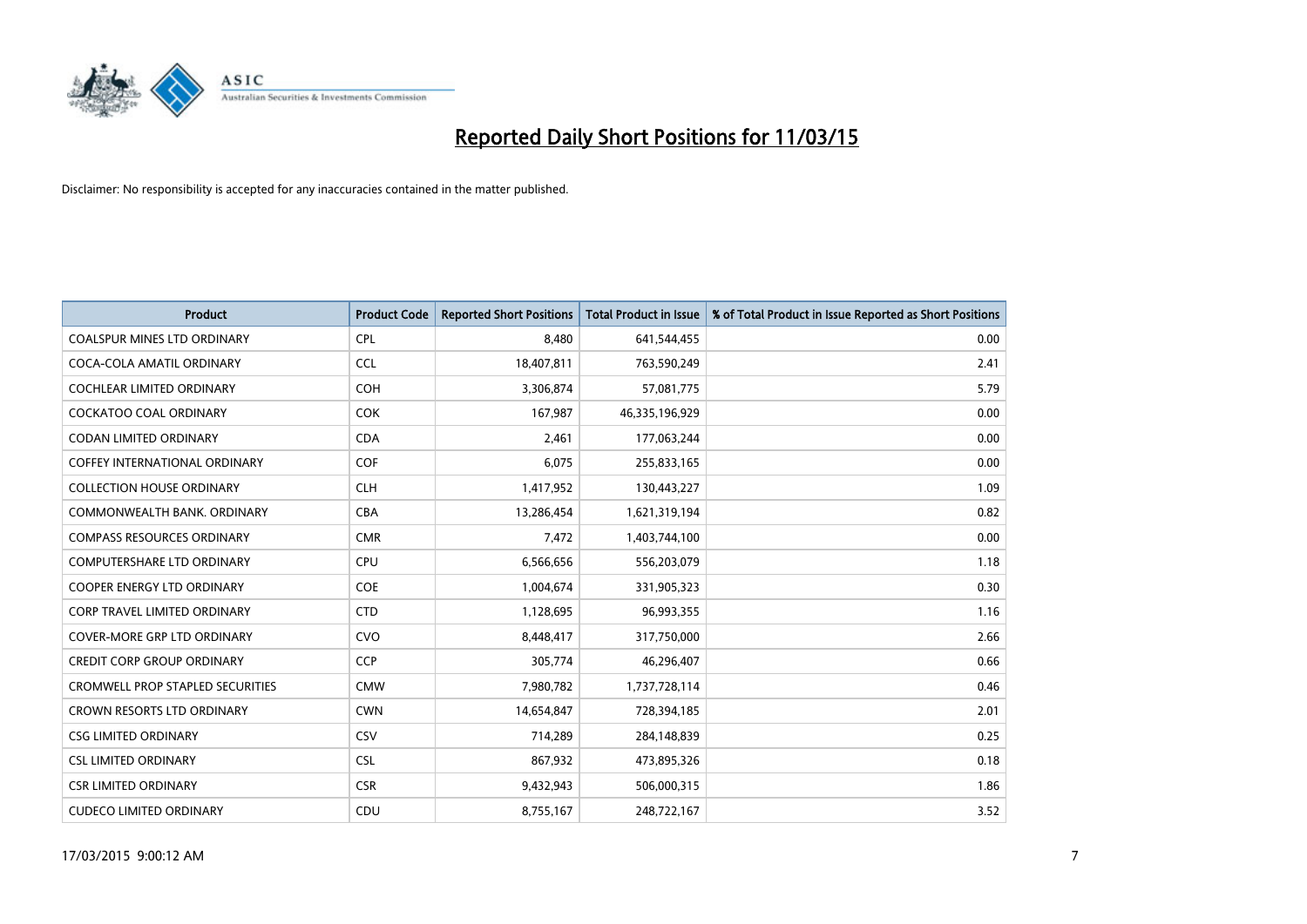

| <b>Product</b>                       | <b>Product Code</b> | <b>Reported Short Positions</b> | <b>Total Product in Issue</b> | % of Total Product in Issue Reported as Short Positions |
|--------------------------------------|---------------------|---------------------------------|-------------------------------|---------------------------------------------------------|
| <b>DECMIL GROUP LIMITED ORDINARY</b> | <b>DCG</b>          | 471,109                         | 168,607,794                   | 0.28                                                    |
| DEEP YELLOW LIMITED ORDINARY         | <b>DYL</b>          | 1,002                           | 1,905,001,219                 | 0.00                                                    |
| DEVINE LIMITED ORDINARY              | <b>DVN</b>          | 1,548                           | 158,730,556                   | 0.00                                                    |
| DEXUS PROPERTY GROUP STAPLED UNITS   | <b>DXS</b>          | 3,391,871                       | 905,531,797                   | 0.37                                                    |
| DICK SMITH HLDGS ORDINARY            | <b>DSH</b>          | 15,743,571                      | 236,511,364                   | 6.66                                                    |
| DISCOVERY METALS LTD ORDINARY        | <b>DML</b>          | 365,417                         | 644,039,581                   | 0.06                                                    |
| DOMINO PIZZA ENTERPR ORDINARY        | <b>DMP</b>          | 1,335,828                       | 86,560,773                    | 1.54                                                    |
| DONACO INTERNATIONAL ORDINARY        | <b>DNA</b>          | 12,476,208                      | 683,444,791                   | 1.83                                                    |
| DOWNER EDI LIMITED ORDINARY          | <b>DOW</b>          | 20,731,393                      | 435,399,975                   | 4.76                                                    |
| DRAGON MINING LTD ORDINARY           | <b>DRA</b>          | 63,000                          | 88,840,613                    | 0.07                                                    |
| DRILLSEARCH ENERGY ORDINARY          | <b>DLS</b>          | 13,392,620                      | 461,101,450                   | 2.90                                                    |
| DUET GROUP STAPLED US PROHIBIT.      | <b>DUE</b>          | 19,759,603                      | 1,493,678,915                 | 1.32                                                    |
| DULUXGROUP LIMITED ORDINARY          | <b>DLX</b>          | 566,838                         | 388,543,268                   | 0.15                                                    |
| ECHO ENTERTAINMENT ORDINARY          | EGP                 | 6,338,535                       | 825,672,730                   | 0.77                                                    |
| <b>ELDERS LIMITED ORDINARY</b>       | <b>ELD</b>          | 714,153                         | 83,734,671                    | 0.85                                                    |
| <b>EMECO HOLDINGS ORDINARY</b>       | <b>EHL</b>          | 14,635,209                      | 599,675,707                   | 2.44                                                    |
| <b>ENERGY RESOURCES ORDINARY 'A'</b> | ERA                 | 10,500,815                      | 517,725,062                   | 2.03                                                    |
| <b>ENERGY WORLD CORPOR. ORDINARY</b> | <b>EWC</b>          | 47,103,225                      | 1,734,166,672                 | 2.72                                                    |
| <b>ENSOGO LIMITED ORDINARY</b>       | E88                 | 212,387                         | 485,533,903                   | 0.04                                                    |
| EQUITY TRUSTEES ORDINARY             | EQT                 | 49,070                          | 19,272,426                    | 0.25                                                    |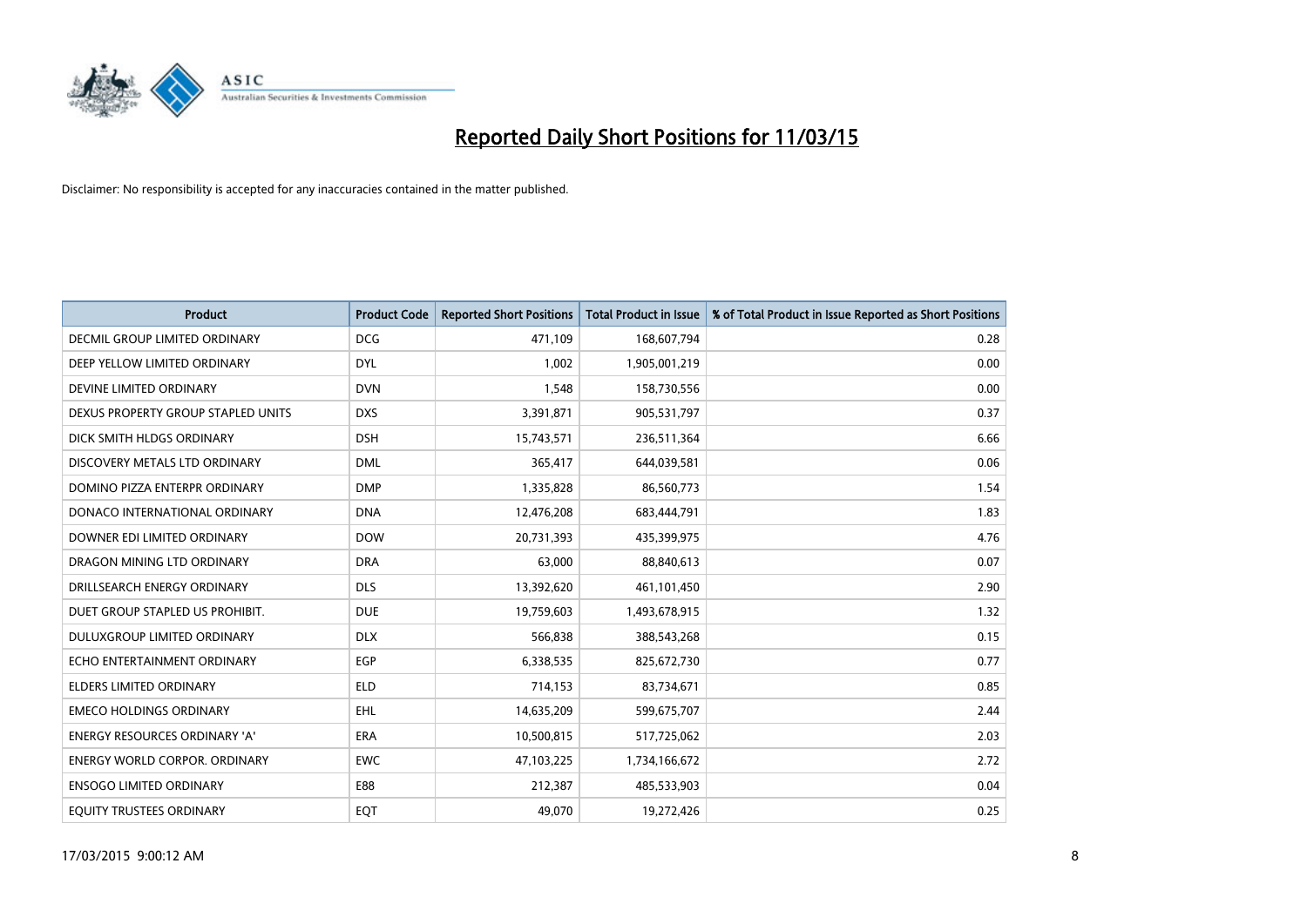

| <b>Product</b>                         | <b>Product Code</b> | <b>Reported Short Positions</b> | <b>Total Product in Issue</b> | % of Total Product in Issue Reported as Short Positions |
|----------------------------------------|---------------------|---------------------------------|-------------------------------|---------------------------------------------------------|
| ERM POWER LIMITED ORDINARY             | EPW                 | 335,828                         | 241,689,186                   | 0.14                                                    |
| ESTIA HEALTH LTD ORDINARY              | <b>EHE</b>          | 750,690                         | 180,885,580                   | 0.42                                                    |
| EVOLUTION MINING LTD ORDINARY          | <b>EVN</b>          | 1,516,929                       | 714,921,647                   | 0.21                                                    |
| FAIRFAX MEDIA LTD ORDINARY             | <b>FXI</b>          | 42,618,025                      | 2,420,475,546                 | 1.76                                                    |
| <b>FANTASTIC HOLDINGS ORDINARY</b>     | <b>FAN</b>          | 378                             | 103,257,398                   | 0.00                                                    |
| <b>FAR LTD ORDINARY</b>                | <b>FAR</b>          | 9,126,273                       | 3,127,058,427                 | 0.29                                                    |
| FEDERATION CNTRES ORD/UNIT STAPLED SEC | FDC                 | 6,103,446                       | 1,427,641,565                 | 0.43                                                    |
| FINBAR GROUP LIMITED ORDINARY          | FRI                 | 10,637                          | 228,720,815                   | 0.00                                                    |
| FISHER & PAYKEL H. ORDINARY            | <b>FPH</b>          | 29,614                          | 557,930,724                   | 0.01                                                    |
| FLEETWOOD CORP ORDINARY                | <b>FWD</b>          | 1,157,452                       | 61,039,412                    | 1.90                                                    |
| FLETCHER BUILDING ORDINARY             | <b>FBU</b>          | 1,024,731                       | 687,854,788                   | 0.15                                                    |
| FLEXIGROUP LIMITED ORDINARY            | <b>FXL</b>          | 6,924,696                       | 304,096,060                   | 2.28                                                    |
| FLIGHT CENTRE TRAVEL ORDINARY          | <b>FLT</b>          | 5,850,486                       | 100,745,991                   | 5.81                                                    |
| FLINDERS MINES LTD ORDINARY            | <b>FMS</b>          | 164,998                         | 2,762,995,689                 | 0.01                                                    |
| <b>FOCUS MINERALS LTD ORDINARY</b>     | <b>FML</b>          | 3,105,219                       | 9,137,375,877                 | 0.03                                                    |
| <b>FOLKESTONE EDU TRUST UNITS</b>      | <b>FET</b>          | 43,549                          | 244,378,866                   | 0.02                                                    |
| FONTERRA SHARE FUND ORDINARY UNITS     | <b>FSF</b>          | 114,385                         | 120,653,436                   | 0.09                                                    |
| FORTESCUE METALS GRP ORDINARY          | <b>FMG</b>          | 365,975,009                     | 3,113,798,151                 | 11.75                                                   |
| FREEDOM FOOD LTD ORDINARY              | <b>FNP</b>          | 110,514                         | 152,689,663                   | 0.07                                                    |
| <b>FUNTASTIC LIMITED ORDINARY</b>      | <b>FUN</b>          | 370,000                         | 669,269,723                   | 0.06                                                    |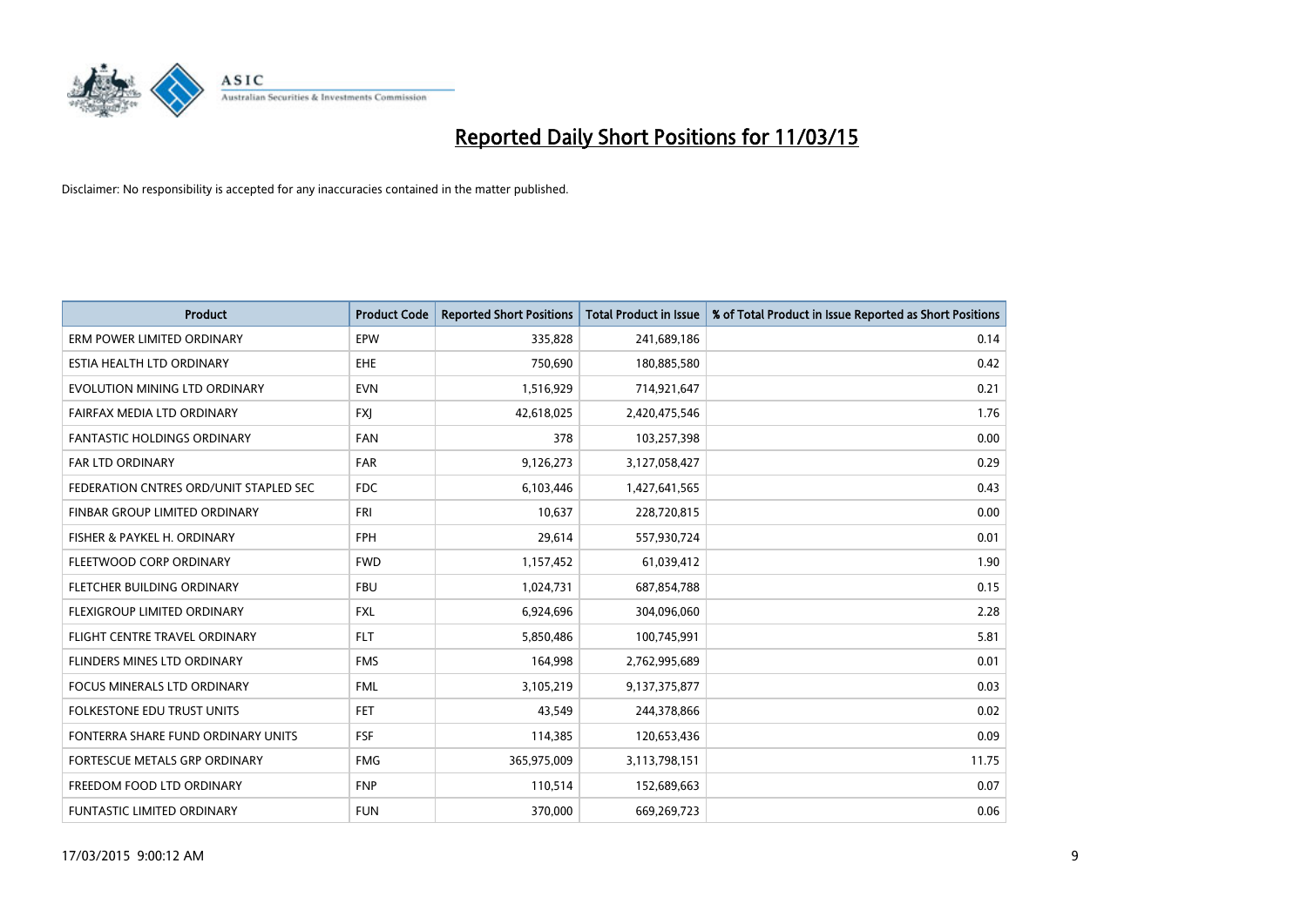

| <b>Product</b>                               | <b>Product Code</b> | <b>Reported Short Positions</b> | <b>Total Product in Issue</b> | % of Total Product in Issue Reported as Short Positions |
|----------------------------------------------|---------------------|---------------------------------|-------------------------------|---------------------------------------------------------|
| <b>G.U.D. HOLDINGS ORDINARY</b>              | GUD                 | 1,918,265                       | 70,939,492                    | 2.70                                                    |
| <b>G8 EDUCATION LIMITED ORDINARY</b>         | <b>GEM</b>          | 12,328,627                      | 359,151,207                   | 3.43                                                    |
| <b>GALAXY RESOURCES ORDINARY</b>             | GXY                 | 1,360,062                       | 1,064,783,990                 | 0.13                                                    |
| <b>GBST HOLDINGS ORDINARY</b>                | GBT                 | 11,167                          | 66,561,725                    | 0.02                                                    |
| <b>GDI PROPERTY GRP STAPLED SECURITIES</b>   | GDI                 | 787,239                         | 567,575,025                   | 0.14                                                    |
| <b>GENESIS ENERGY LTD ORDINARY</b>           | <b>GNE</b>          | 111,478                         | 1,000,000,000                 | 0.01                                                    |
| <b>GENETIC TECHNOLOGIES ORDINARY</b>         | <b>GTG</b>          | 4,630,650                       | 1,214,191,681                 | 0.38                                                    |
| <b>GENTRACK GROUP LTD ORDINARY</b>           | <b>GTK</b>          | 3,000                           | 72,699,510                    | 0.00                                                    |
| <b>GENWORTH MORTGAGE ORDINARY</b>            | <b>GMA</b>          | 18,944,558                      | 650,000,000                   | 2.91                                                    |
| <b>GEODYNAMICS LIMITED ORDINARY</b>          | GDY                 | 819                             | 435,880,130                   | 0.00                                                    |
| <b>GINDALBIE METALS LTD ORDINARY</b>         | GBG                 | 15,936,278                      | 1,495,448,025                 | 1.07                                                    |
| <b>GOLD ROAD RES LTD ORDINARY</b>            | GOR                 | 1,545,728                       | 594,881,822                   | 0.26                                                    |
| <b>GOODMAN FIELDER. ORDINARY</b>             | GFF                 | 939,272                         | 1,955,559,207                 | 0.05                                                    |
| <b>GOODMAN GROUP STAPLED</b>                 | <b>GMG</b>          | 1,485,170                       | 1,753,035,922                 | 0.08                                                    |
| <b>GPT GROUP STAPLED SEC.</b>                | <b>GPT</b>          | 7,517,605                       | 1,776,283,214                 | 0.42                                                    |
| <b>GRAINCORP LIMITED A CLASS ORDINARY</b>    | <b>GNC</b>          | 12,098,074                      | 228,855,628                   | 5.29                                                    |
| <b>GRANGE RESOURCES. ORDINARY</b>            | GRR                 | 580,544                         | 1,157,338,698                 | 0.05                                                    |
| <b>GREENCROSS LIMITED ORDINARY</b>           | <b>GXL</b>          | 1,963,103                       | 111,447,503                   | 1.76                                                    |
| <b>GREENLAND MIN EN LTD ORDINARY</b>         | GGG                 | 3,788,000                       | 669,389,552                   | 0.57                                                    |
| <b>GREENLAND MIN EN LTD RIGHTS 26-JUN-14</b> | GGGR                | 3,842                           | 88,685,050                    | 0.00                                                    |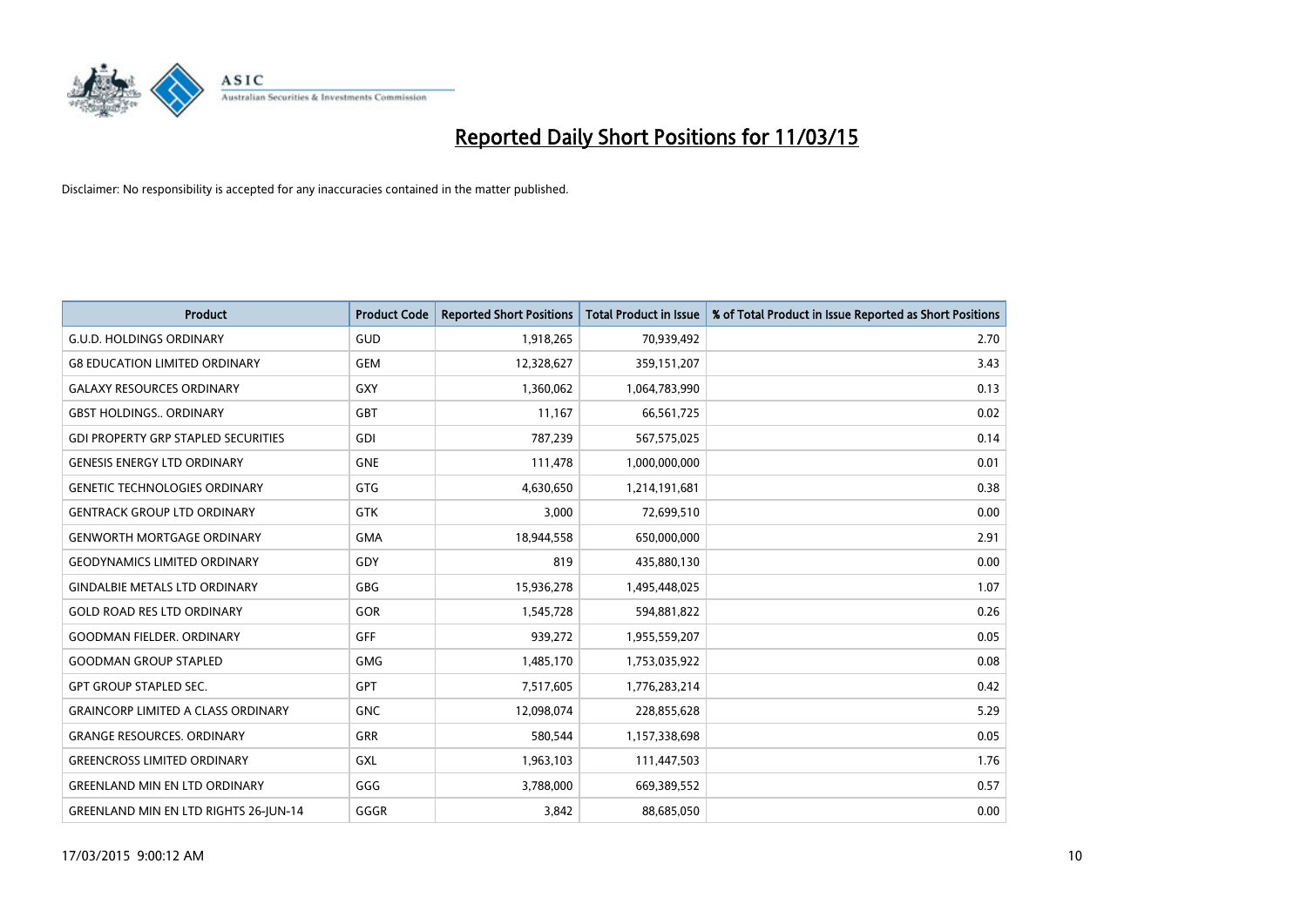

| <b>Product</b>                                   | <b>Product Code</b> | <b>Reported Short Positions</b> | <b>Total Product in Issue</b> | % of Total Product in Issue Reported as Short Positions |
|--------------------------------------------------|---------------------|---------------------------------|-------------------------------|---------------------------------------------------------|
| <b>GROWTHPOINT PROPERTY ORD/UNIT STAPLED SEC</b> | GOZ                 | 645,768                         | 569,027,781                   | 0.11                                                    |
| <b>GRYPHON MINERALS LTD ORDINARY</b>             | GRY                 | 1,254,359                       | 401,290,987                   | 0.31                                                    |
| <b>GWA GROUP LTD ORDINARY</b>                    | <b>GWA</b>          | 13,908,296                      | 306,533,770                   | 4.54                                                    |
| HANSEN TECHNOLOGIES ORDINARY                     | <b>HSN</b>          | 690                             | 163,289,381                   | 0.00                                                    |
| HARVEY NORMAN ORDINARY                           | <b>HVN</b>          | 26,505,547                      | 1,110,603,911                 | 2.39                                                    |
| HEALTHSCOPE LIMITED. ORDINARY                    | <b>HSO</b>          | 8,739,216                       | 1,732,094,838                 | 0.50                                                    |
| <b>HENDERSON GROUP CDI 1:1</b>                   | <b>HGG</b>          | 2,078,325                       | 737,445,473                   | 0.28                                                    |
| HFA HOLDINGS LIMITED ORDINARY                    | <b>HFA</b>          | 308                             | 162,147,897                   | 0.00                                                    |
| HIGHLANDS PACIFIC ORDINARY                       | <b>HIG</b>          | $\mathbf{1}$                    | 920,577,086                   | 0.00                                                    |
| HILLGROVE RES LTD ORDINARY                       | <b>HGO</b>          | 109,596                         | 147,798,623                   | 0.07                                                    |
| <b>HILLS LTD ORDINARY</b>                        | <b>HIL</b>          | 1,900,092                       | 231,985,526                   | 0.82                                                    |
| HORIZON OIL LIMITED ORDINARY                     | <b>HZN</b>          | 49,388,415                      | 1,301,981,265                 | 3.79                                                    |
| HOTEL PROPERTY STAPLED                           | <b>HPI</b>          | 181,927                         | 146, 105, 439                 | 0.12                                                    |
| HUNTER HALL GLOBAL ORDINARY                      | <b>HHV</b>          | 244,066                         | 217, 217, 148                 | 0.11                                                    |
| <b>ICAR ASIA LTD ORDINARY</b>                    | ICO                 | 175,061                         | 217,769,656                   | 0.08                                                    |
| <b>IINET LIMITED ORDINARY</b>                    | <b>IIN</b>          | 9,679,526                       | 162,950,896                   | 5.94                                                    |
| <b>ILUKA RESOURCES ORDINARY</b>                  | ILU                 | 28,343,607                      | 418,700,517                   | 6.77                                                    |
| <b>IMDEX LIMITED ORDINARY</b>                    | <b>IMD</b>          | 2,561,721                       | 216,203,136                   | 1.18                                                    |
| IMF BENTHAM LTD ORDINARY                         | <b>IMF</b>          | 3,711,546                       | 166,580,957                   | 2.23                                                    |
| <b>INCITEC PIVOT ORDINARY</b>                    | IPL                 | 18,233,794                      | 1,675,621,466                 | 1.09                                                    |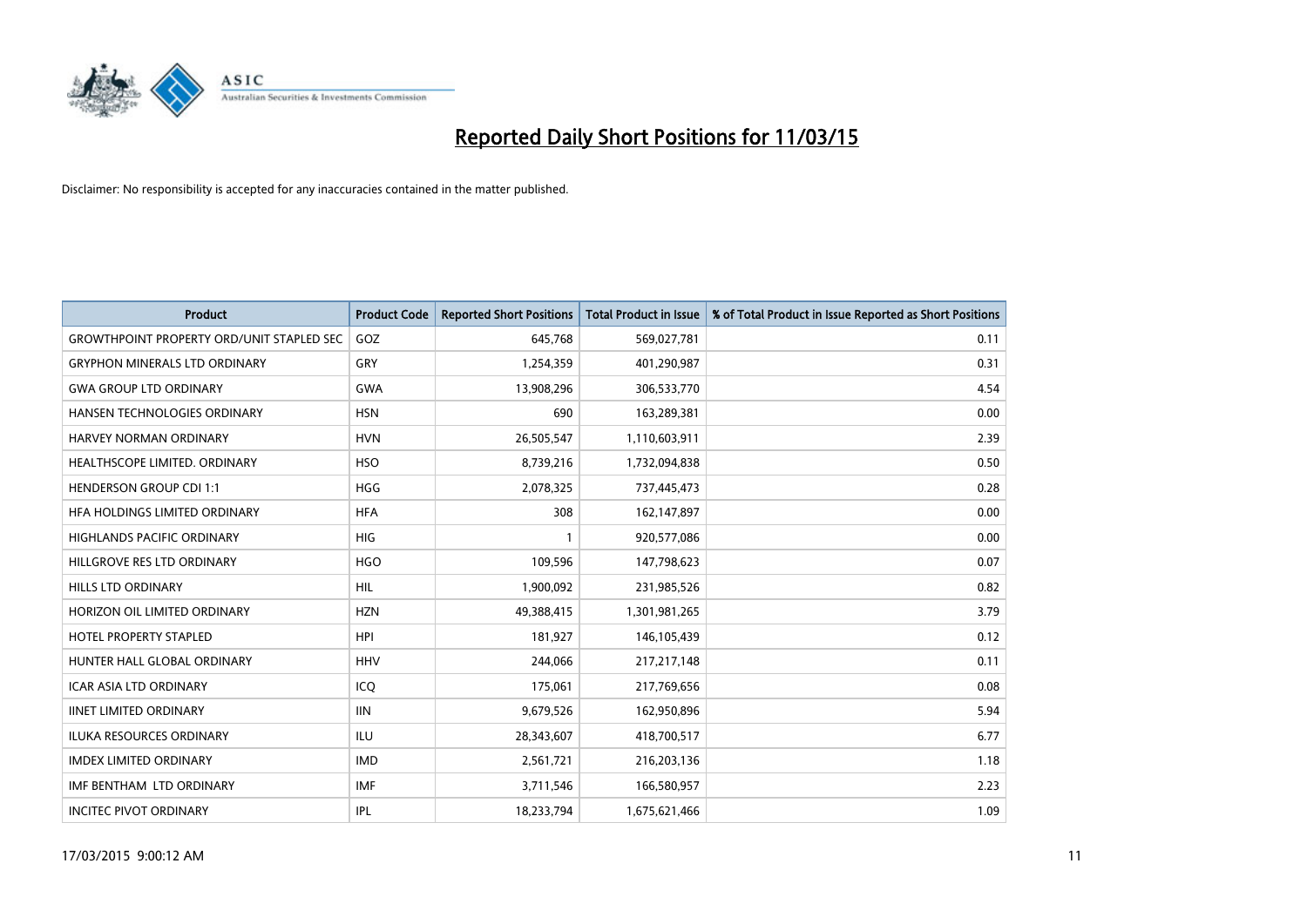

| <b>Product</b>                           | <b>Product Code</b> | <b>Reported Short Positions</b> | <b>Total Product in Issue</b> | % of Total Product in Issue Reported as Short Positions |
|------------------------------------------|---------------------|---------------------------------|-------------------------------|---------------------------------------------------------|
| <b>INDEPENDENCE GROUP ORDINARY</b>       | <b>IGO</b>          | 3,014,993                       | 234,256,573                   | 1.29                                                    |
| <b>INDUSTRIA REIT STAPLED</b>            | <b>IDR</b>          | 663,985                         | 125,000,001                   | 0.53                                                    |
| <b>INFIGEN ENERGY STAPLED SECURITIES</b> | <b>IFN</b>          | 2,242,639                       | 767,887,581                   | 0.29                                                    |
| INFOMEDIA LTD ORDINARY                   | IFM                 | 610,081                         | 307,987,687                   | 0.20                                                    |
| <b>INGENIA GROUP STAPLED SECURITIES</b>  | <b>INA</b>          | 11,648,241                      | 878,851,910                   | 1.33                                                    |
| INSURANCE AUSTRALIA ORDINARY             | <b>IAG</b>          | 18,432,174                      | 2,341,618,048                 | 0.79                                                    |
| <b>INTREPID MINES ORDINARY</b>           | IAU                 | 1,245,853                       | 369,869,196                   | 0.34                                                    |
| INTUERI EDU GRP LTD ORDINARY             | IQE                 | 996                             | 100,000,000                   | 0.00                                                    |
| INVESTA OFFICE FUND STAPLED SECURITIES   | <b>IOF</b>          | 1,228,204                       | 614,047,458                   | 0.20                                                    |
| <b>INVOCARE LIMITED ORDINARY</b>         | <b>IVC</b>          | 3,644,258                       | 110,030,298                   | 3.31                                                    |
| <b>IOOF HOLDINGS LTD ORDINARY</b>        | IFL                 | 12,897,751                      | 300,133,752                   | 4.30                                                    |
| <b>IPH LIMITED ORDINARY</b>              | <b>IPH</b>          | 567,748                         | 157,559,499                   | 0.36                                                    |
| <b>IPROPERTY GROUP LTD ORDINARY</b>      | <b>IPP</b>          | 4,429,545                       | 186,703,204                   | 2.37                                                    |
| <b>IRESS LIMITED ORDINARY</b>            | <b>IRE</b>          | 5,321,138                       | 159,097,319                   | 3.34                                                    |
| <b>ISELECT LTD ORDINARY</b>              | <b>ISU</b>          | 1,160,838                       | 261,489,894                   | 0.44                                                    |
| <b>ISENTIA GROUP LTD ORDINARY</b>        | <b>ISD</b>          | 290,510                         | 200,000,001                   | 0.15                                                    |
| <b>ISENTRIC LTD. ORDINARY</b>            | ICU                 | 39,829                          | 134,703,703                   | 0.03                                                    |
| JAMES HARDIE INDUST CHESS DEPOSITARY INT | <b>IHX</b>          | 15,645,720                      | 445,373,441                   | 3.51                                                    |
| <b>IAPARA HEALTHCARE LT ORDINARY</b>     | <b>IHC</b>          | 19,328,700                      | 263,046,592                   | 7.35                                                    |
| <b>IB HI-FI LIMITED ORDINARY</b>         | <b>IBH</b>          | 8.094.484                       | 98,981,083                    | 8.18                                                    |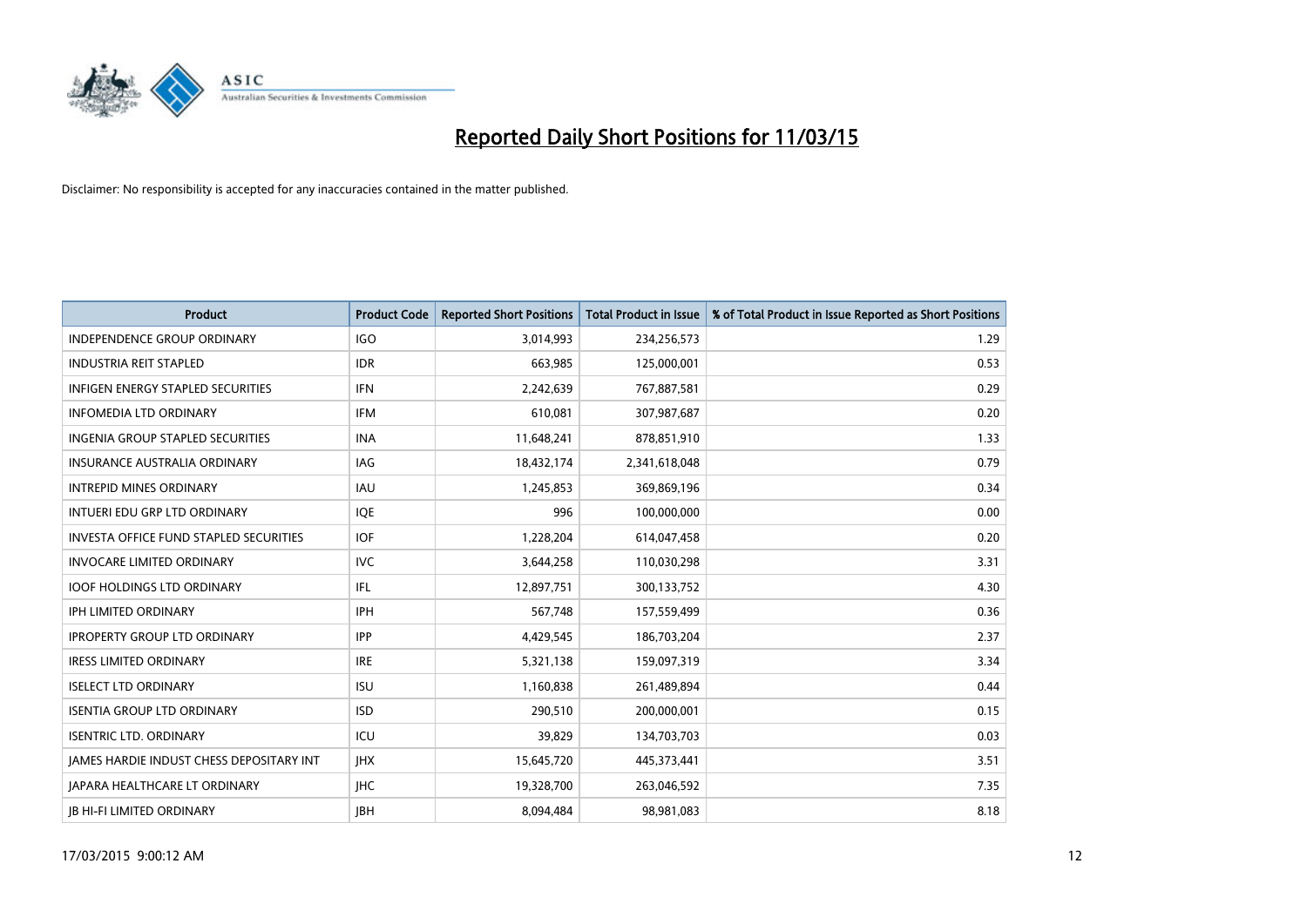

| <b>Product</b>                        | <b>Product Code</b> | <b>Reported Short Positions</b> | <b>Total Product in Issue</b> | % of Total Product in Issue Reported as Short Positions |
|---------------------------------------|---------------------|---------------------------------|-------------------------------|---------------------------------------------------------|
| KAROON GAS AUSTRALIA ORDINARY         | <b>KAR</b>          | 22,736,171                      | 246,621,832                   | 9.22                                                    |
| KATHMANDU HOLD LTD ORDINARY           | <b>KMD</b>          | 9,690,694                       | 201,484,583                   | 4.81                                                    |
| <b>KBL MINING LIMITED ORDINARY</b>    | <b>KBL</b>          | 1,820                           | 495,765,509                   | 0.00                                                    |
| KINGSGATE CONSOLID. ORDINARY          | <b>KCN</b>          | 16,442,536                      | 223,584,937                   | 7.35                                                    |
| KINGSROSE MINING LTD ORDINARY         | <b>KRM</b>          | 1,269,638                       | 358,611,493                   | 0.35                                                    |
| <b>KOGI IRON LTD ORDINARY</b>         | <b>KFE</b>          | 1,318,603                       | 376,669,836                   | 0.35                                                    |
| LEIGHTON HOLDINGS ORDINARY            | LEI                 | 5,833,969                       | 338,503,563                   | 1.72                                                    |
| LEND LEASE GROUP UNIT/ORD STAPLED     | <b>LLC</b>          | 1,839,829                       | 579,596,726                   | 0.32                                                    |
| LIFESTYLE COMMUNIT. ORDINARY          | <b>LIC</b>          | 25,000                          | 101,345,131                   | 0.02                                                    |
| LIOUEFIED NATURAL ORDINARY            | LNG                 | 14,186,678                      | 462,793,201                   | 3.07                                                    |
| LONESTAR RESO LTD ORDINARY            | <b>LNR</b>          | 130,879                         | 752,187,211                   | 0.02                                                    |
| LOVISA HOLDINGS LTD ORDINARY          | LOV                 | 7,951                           | 105,000,000                   | 0.01                                                    |
| LYNAS CORPORATION ORDINARY            | <b>LYC</b>          | 100,346,240                     | 3,370,994,189                 | 2.98                                                    |
| <b>M2 GRP LTD ORDINARY</b>            | <b>MTU</b>          | 1,657,679                       | 181,905,060                   | 0.91                                                    |
| <b>MACA LIMITED ORDINARY</b>          | <b>MLD</b>          | 1,944,106                       | 232,676,373                   | 0.84                                                    |
| <b>MACMAHON HOLDINGS ORDINARY</b>     | <b>MAH</b>          | 25,020                          | 1,261,699,966                 | 0.00                                                    |
| MACO ATLAS ROADS GRP ORDINARY STAPLED | <b>MOA</b>          | 12,894,859                      | 511,538,852                   | 2.52                                                    |
| MACQUARIE GROUP LTD ORDINARY          | <b>MOG</b>          | 481,413                         | 324,342,024                   | 0.15                                                    |
| MAGELLAN FIN GRP LTD ORDINARY         | <b>MFG</b>          | 1,597,375                       | 159,866,183                   | 1.00                                                    |
| MAGNIS RESOURCE LTD ORDINARY          | <b>MNS</b>          | 183,964                         | 286,238,280                   | 0.06                                                    |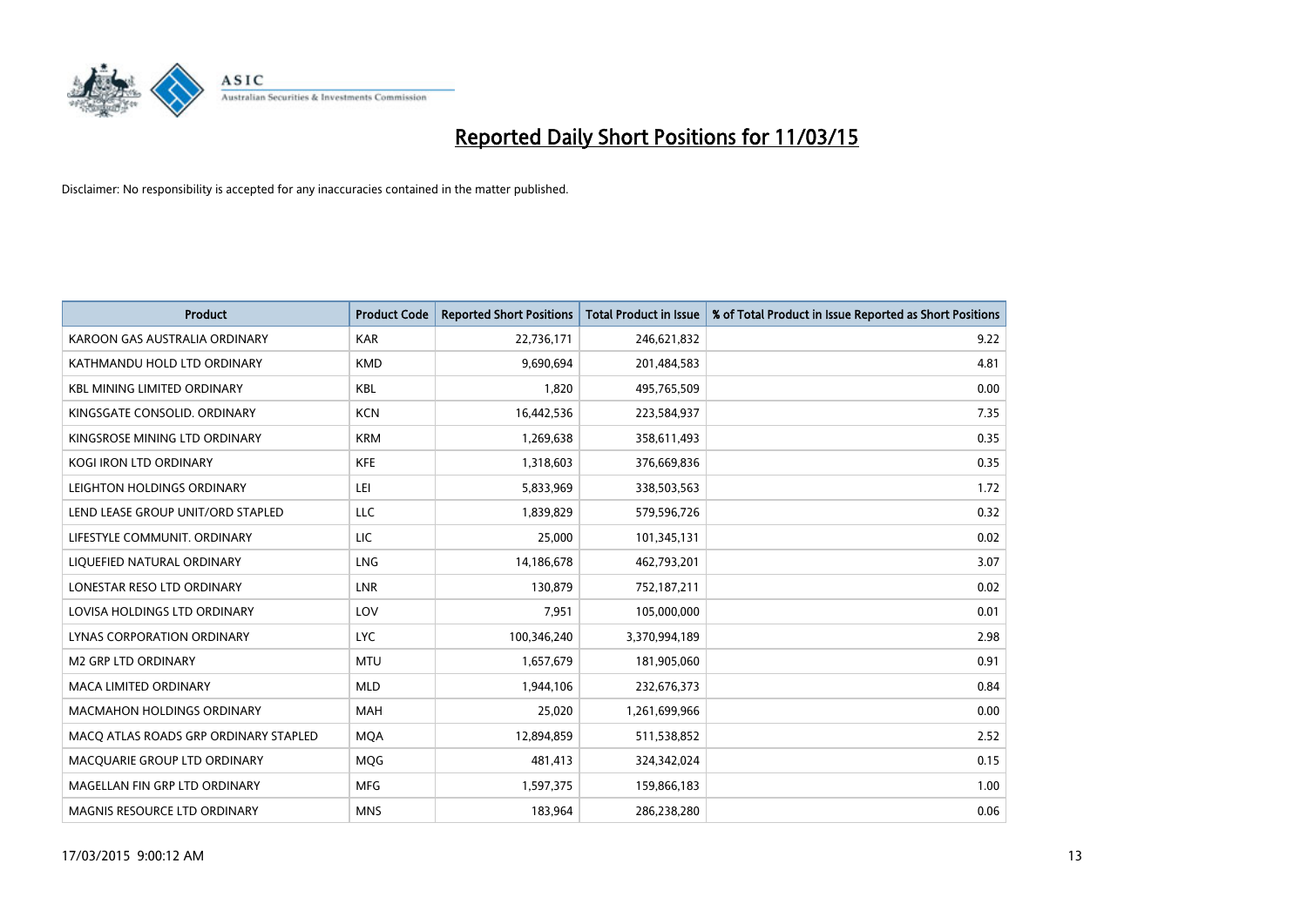

| <b>Product</b>                       | <b>Product Code</b> | <b>Reported Short Positions</b> | <b>Total Product in Issue</b> | % of Total Product in Issue Reported as Short Positions |
|--------------------------------------|---------------------|---------------------------------|-------------------------------|---------------------------------------------------------|
| <b>MANTRA GROUP LTD ORDINARY</b>     | <b>MTR</b>          | 4,778,754                       | 249,471,229                   | 1.92                                                    |
| <b>MATRIX C &amp; E LTD ORDINARY</b> | <b>MCE</b>          | 2,551,390                       | 94,555,428                    | 2.70                                                    |
| MAVERICK DRILLING ORDINARY           | <b>MAD</b>          | 8,742                           | 545,000,115                   | 0.00                                                    |
| <b>MAXITRANS INDUSTRIES ORDINARY</b> | <b>MXI</b>          | 413,123                         | 185,075,653                   | 0.22                                                    |
| MAYNE PHARMA LTD ORDINARY            | <b>MYX</b>          | 16,495,926                      | 708,269,028                   | 2.33                                                    |
| MCMILLAN SHAKESPEARE ORDINARY        | <b>MMS</b>          | 309,557                         | 81,810,993                    | 0.38                                                    |
| MEDIBANK PRIVATE LTD ORDINARY        | <b>MPL</b>          | 29,583,314                      | 2,754,003,240                 | 1.07                                                    |
| MEDUSA MINING LTD ORDINARY           | <b>MML</b>          | 8,875,992                       | 207,794,301                   | 4.27                                                    |
| MELBOURNE IT LIMITED ORDINARY        | <b>MLB</b>          | 3,002                           | 92,944,392                    | 0.00                                                    |
| MERIDIAN ENERGY INSTALMENT RECEIPTS  | <b>MEZCA</b>        | 382,579                         | 1,255,413,626                 | 0.03                                                    |
| MESOBLAST LIMITED ORDINARY           | <b>MSB</b>          | 22,247,593                      | 324,201,029                   | 6.86                                                    |
| METALS X LIMITED ORDINARY            | <b>MLX</b>          | 67,576                          | 416,010,939                   | 0.02                                                    |
| METCASH LIMITED ORDINARY             | <b>MTS</b>          | 121,639,657                     | 928,357,876                   | 13.10                                                   |
| METMINCO LIMITED ORDINARY            | <b>MNC</b>          | 32,000                          | 1,930,851,856                 | 0.00                                                    |
| MIGHTY RIVER POWER ORDINARY          | <b>MYT</b>          | 1,722,629                       | 1,400,012,517                 | 0.12                                                    |
| MINCOR RESOURCES NL ORDINARY         | <b>MCR</b>          | 92,534                          | 188,238,274                   | 0.05                                                    |
| MINERAL DEPOSITS ORDINARY            | <b>MDL</b>          | 1,021,510                       | 103,676,341                   | 0.99                                                    |
| MINERAL RESOURCES, ORDINARY          | <b>MIN</b>          | 19,183,604                      | 187,270,274                   | 10.24                                                   |
| MIRABELA NICKEL LTD ORDINARY         | <b>MBN</b>          | 2,012,125                       | 929,710,216                   | 0.22                                                    |
| MIRVAC GROUP STAPLED SECURITIES      | <b>MGR</b>          | 2,123,319                       | 3,697,197,370                 | 0.06                                                    |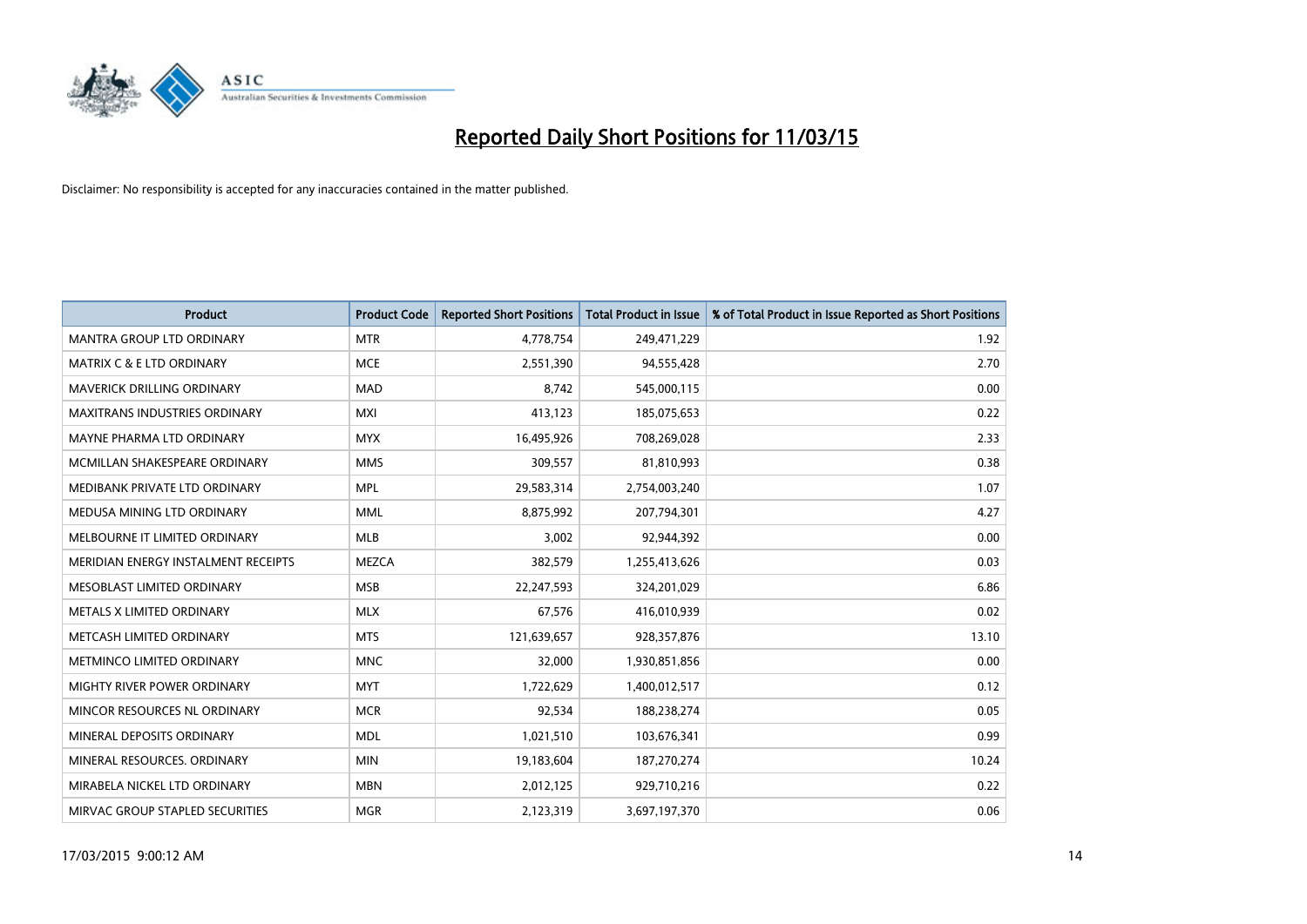

| <b>Product</b>                     | <b>Product Code</b> | <b>Reported Short Positions</b> | <b>Total Product in Issue</b> | % of Total Product in Issue Reported as Short Positions |
|------------------------------------|---------------------|---------------------------------|-------------------------------|---------------------------------------------------------|
| <b>MMAOFFSHOR ORDINARY</b>         | <b>MRM</b>          | 30,662,297                      | 368,666,221                   | 8.32                                                    |
| MOLOPO ENERGY LTD ORDINARY         | <b>MPO</b>          | 30,833                          | 248,869,398                   | 0.01                                                    |
| <b>MONADELPHOUS GROUP ORDINARY</b> | <b>MND</b>          | 8,711,869                       | 92,998,380                    | 9.37                                                    |
| MONASH IVF GROUP LTD ORDINARY      | <b>MVF</b>          | 1,258,848                       | 231,081,089                   | 0.54                                                    |
| <b>MONEY3 CORPORATION ORDINARY</b> | <b>MNY</b>          | 60,836                          | 128,383,729                   | 0.05                                                    |
| MORTGAGE CHOICE LTD ORDINARY       | <b>MOC</b>          | 45,955                          | 124,216,248                   | 0.04                                                    |
| <b>MOUNT GIBSON IRON ORDINARY</b>  | <b>MGX</b>          | 76,969,415                      | 1,090,805,085                 | 7.06                                                    |
| MULTIPLEX SITES SITES              | <b>MXUPA</b>        | 2,252                           | 4,500,000                     | 0.05                                                    |
| MYER HOLDINGS LTD ORDINARY         | <b>MYR</b>          | 114,438,197                     | 585,689,551                   | 19.54                                                   |
| NANOSONICS LIMITED ORDINARY        | <b>NAN</b>          | 2,679,008                       | 264,362,826                   | 1.01                                                    |
| NATIONAL AUST, BANK ORDINARY       | <b>NAB</b>          | 10,691,047                      | 2,421,097,548                 | 0.44                                                    |
| NATIONAL STORAGE STAPLED           | <b>NSR</b>          | 1,617,129                       | 295,631,660                   | 0.55                                                    |
| NAVITAS LIMITED ORDINARY           | <b>NVT</b>          | 3,493,331                       | 376,037,813                   | 0.93                                                    |
| NEARMAP LTD ORDINARY               | <b>NEA</b>          | 2,324,984                       | 348,196,101                   | 0.67                                                    |
| NEON ENERGY LIMITED ORDINARY       | <b>NEN</b>          | 13,244                          | 553,037,848                   | 0.00                                                    |
| NEW HOPE CORPORATION ORDINARY      | <b>NHC</b>          | 767,930                         | 830,999,449                   | 0.09                                                    |
| NEWCREST MINING ORDINARY           | <b>NCM</b>          | 8,716,397                       | 766,510,971                   | 1.14                                                    |
| NEWS CORP A NON-VOTING CDI         | <b>NWSLV</b>        | 335                             | 2,548,551                     | 0.01                                                    |
| NEWS CORP B VOTING CDI             | <b>NWS</b>          | 2,784,969                       | 41,190,847                    | 6.76                                                    |
| NEWSAT LIMITED ORDINARY            | <b>NWT</b>          | 3,807,917                       | 643,874,841                   | 0.59                                                    |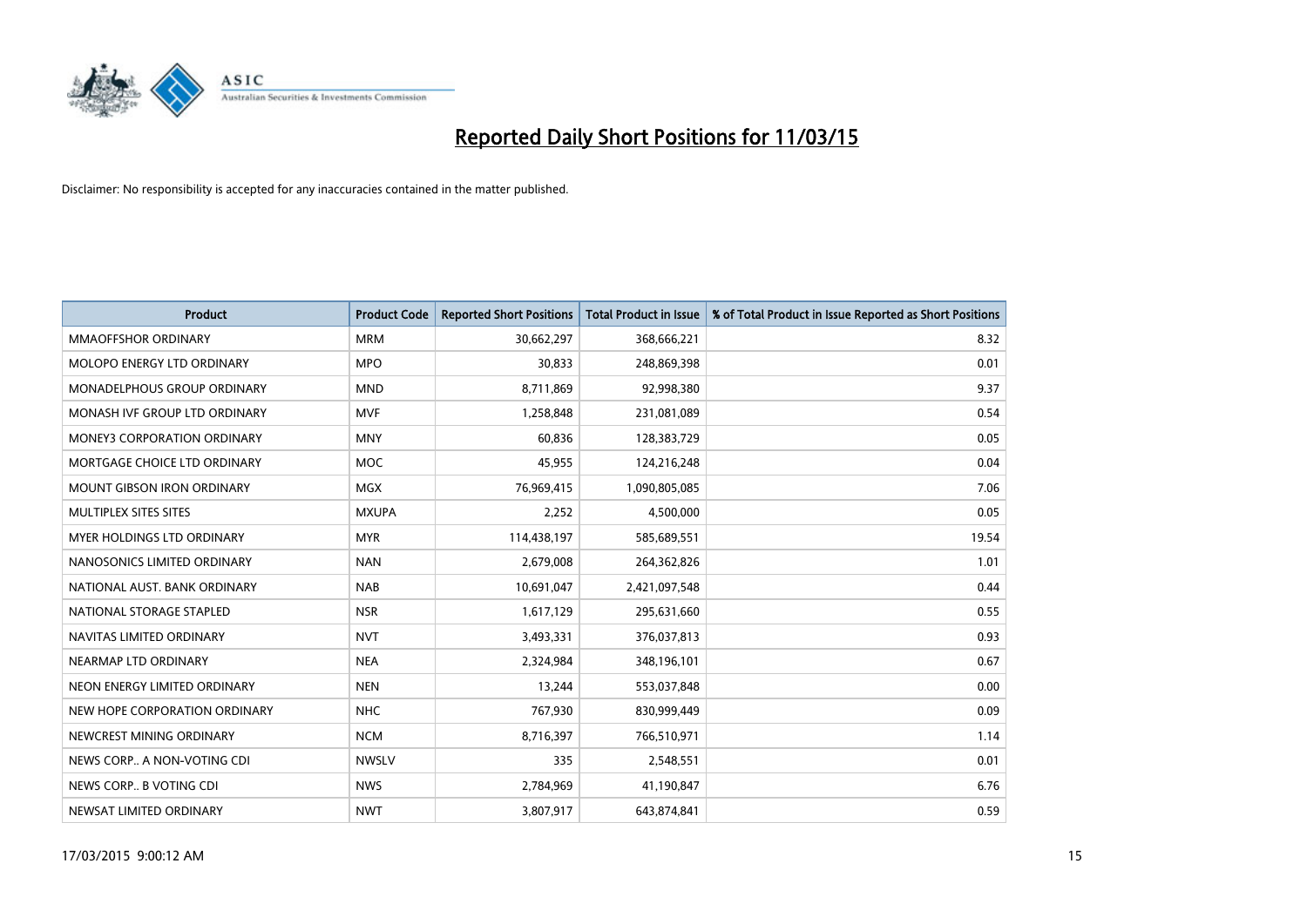

| <b>Product</b>                         | <b>Product Code</b> | <b>Reported Short Positions</b> | <b>Total Product in Issue</b> | % of Total Product in Issue Reported as Short Positions |
|----------------------------------------|---------------------|---------------------------------|-------------------------------|---------------------------------------------------------|
| NEXTDC LIMITED ORDINARY                | <b>NXT</b>          | 14,964,830                      | 193,375,200                   | 7.74                                                    |
| NEXUS ENERGY LIMITED ORDINARY          | <b>NXS</b>          | 58,176                          | 1,330,219,459                 | 0.00                                                    |
| NIB HOLDINGS LIMITED ORDINARY          | <b>NHF</b>          | 151,780                         | 439,004,182                   | 0.03                                                    |
| NINE ENTERTAINMENT ORDINARY            | <b>NEC</b>          | 32,540,348                      | 940,295,023                   | 3.46                                                    |
| NOBLE MINERAL RES ORDINARY             | <b>NMG</b>          | 2,365,726                       | 666,397,952                   | 0.36                                                    |
| NORTHERN IRON LTD ORDINARY             | <b>NFE</b>          | 10,000                          | 484,405,314                   | 0.00                                                    |
| NORTHERN STAR ORDINARY                 | <b>NST</b>          | 11,471,013                      | 592,416,408                   | 1.94                                                    |
| NOVION PROPERTY GRP STAPLED SECURITIES | <b>NVN</b>          | 60,730,344                      | 3,077,214,058                 | 1.97                                                    |
| NOVOGEN LIMITED ORDINARY               | <b>NRT</b>          | 200,000                         | 250,994,150                   | 0.08                                                    |
| NRW HOLDINGS LIMITED ORDINARY          | <b>NWH</b>          | 17,989,683                      | 278,888,011                   | 6.45                                                    |
| NUFARM LIMITED ORDINARY                | <b>NUF</b>          | 7,047,766                       | 264,948,132                   | 2.66                                                    |
| NUPLEX INDUSTRIES ORDINARY             | <b>NPX</b>          | 1,000                           | 198,125,827                   | 0.00                                                    |
| OCEANAGOLD CORP. CHESS DEPOSITARY INT  | <b>OGC</b>          | 283,685                         | 303,453,000                   | 0.09                                                    |
| OIL SEARCH LTD ORDINARY                | OSH                 | 20,561,830                      | 1,522,692,587                 | 1.35                                                    |
| OM HOLDINGS LIMITED ORDINARY           | OMH                 | 861                             | 733,423,337                   | 0.00                                                    |
| OOH!MEDIA LIMITED ORDINARY             | OML                 | 617,955                         | 149,882,534                   | 0.41                                                    |
| ORICA LIMITED ORDINARY                 | ORI                 | 33,305,718                      | 372,743,291                   | 8.94                                                    |
| ORIGIN ENERGY ORDINARY                 | <b>ORG</b>          | 12,198,026                      | 1,106,316,112                 | 1.10                                                    |
| OROCOBRE LIMITED ORDINARY              | <b>ORE</b>          | 3,540,346                       | 147,360,623                   | 2.40                                                    |
| ORORA LIMITED ORDINARY                 | <b>ORA</b>          | 1,160,758                       | 1,206,684,923                 | 0.10                                                    |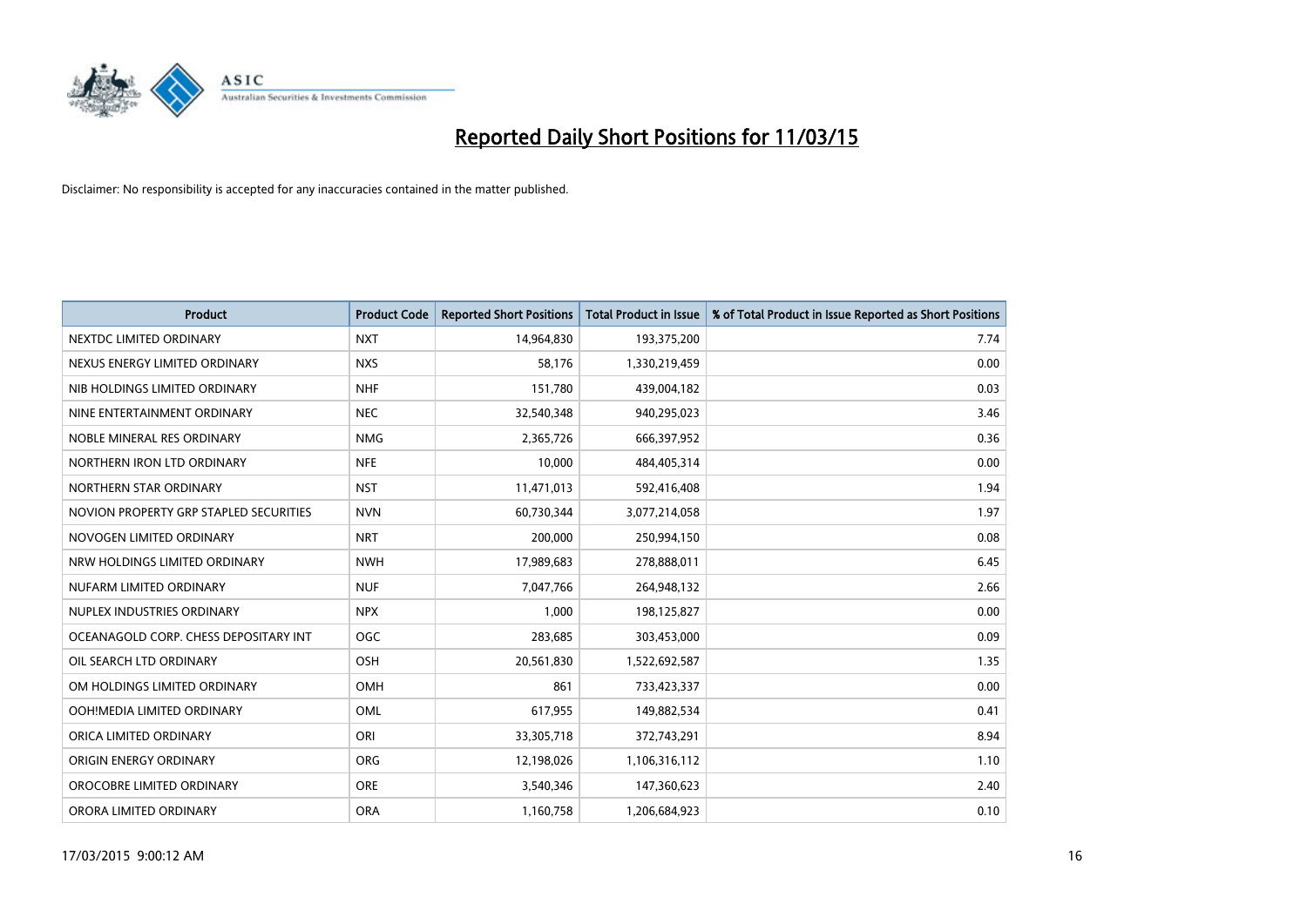

| <b>Product</b>                 | <b>Product Code</b> | <b>Reported Short Positions</b> | <b>Total Product in Issue</b> | % of Total Product in Issue Reported as Short Positions |
|--------------------------------|---------------------|---------------------------------|-------------------------------|---------------------------------------------------------|
| OROTONGROUP LIMITED ORDINARY   | ORL                 | 81,247                          | 40,880,902                    | 0.20                                                    |
| OTTO ENERGY LIMITED ORDINARY   | OEL                 | 25,355                          | 1,155,790,071                 | 0.00                                                    |
| OZ MINERALS ORDINARY           | OZL                 | 5,010,078                       | 303,470,022                   | 1.65                                                    |
| OZFOREX GROUP LTD ORDINARY     | <b>OFX</b>          | 9,175,360                       | 240,000,000                   | 3.82                                                    |
| <b>PACIFIC BRANDS ORDINARY</b> | <b>PBG</b>          | 84,584,476                      | 917,226,291                   | 9.22                                                    |
| PACIFIC SMILES GRP ORDINARY    | <b>PSQ</b>          | 133,000                         | 151,993,395                   | 0.09                                                    |
| PACT GROUP HLDGS LTD ORDINARY  | PGH                 | 801,447                         | 294,145,019                   | 0.27                                                    |
| PALADIN ENERGY LTD ORDINARY    | PDN                 | 76,764,924                      | 1,666,927,668                 | 4.61                                                    |
| PANAUST LIMITED ORDINARY       | <b>PNA</b>          | 7,373,034                       | 637,071,326                   | 1.16                                                    |
| PANORAMIC RESOURCES ORDINARY   | PAN                 | 1,192,297                       | 321,424,015                   | 0.37                                                    |
| PANTERRA GOLD LTD ORDINARY     | PGI                 | 1                               | 84,812,720                    | 0.00                                                    |
| PAPERLINX LIMITED ORDINARY     | <b>PPX</b>          | 57,788                          | 665, 181, 261                 | 0.01                                                    |
| PATTIES FOODS LTD ORDINARY     | <b>PFL</b>          | 157                             | 139,234,153                   | 0.00                                                    |
| PEET LIMITED ORDINARY          | <b>PPC</b>          | 18,471                          | 484,853,684                   | 0.00                                                    |
| PENINSULA ENERGY LTD ORDINARY  | <b>PEN</b>          | $\mathbf{1}$                    | 6,906,809,008                 | 0.00                                                    |
| PERPETUAL LIMITED ORDINARY     | <b>PPT</b>          | 1,211,148                       | 46,574,426                    | 2.60                                                    |
| PERSEUS MINING LTD ORDINARY    | PRU                 | 18,503,055                      | 526,656,401                   | 3.51                                                    |
| PHARMAXIS LTD ORDINARY         | <b>PXS</b>          | 8,777                           | 310,802,049                   | 0.00                                                    |
| PLATINUM ASSET ORDINARY        | <b>PTM</b>          | 3,742,726                       | 583,652,029                   | 0.64                                                    |
| PLATINUM AUSTRALIA ORDINARY    | PLA                 | 836,127                         | 504,968,043                   | 0.17                                                    |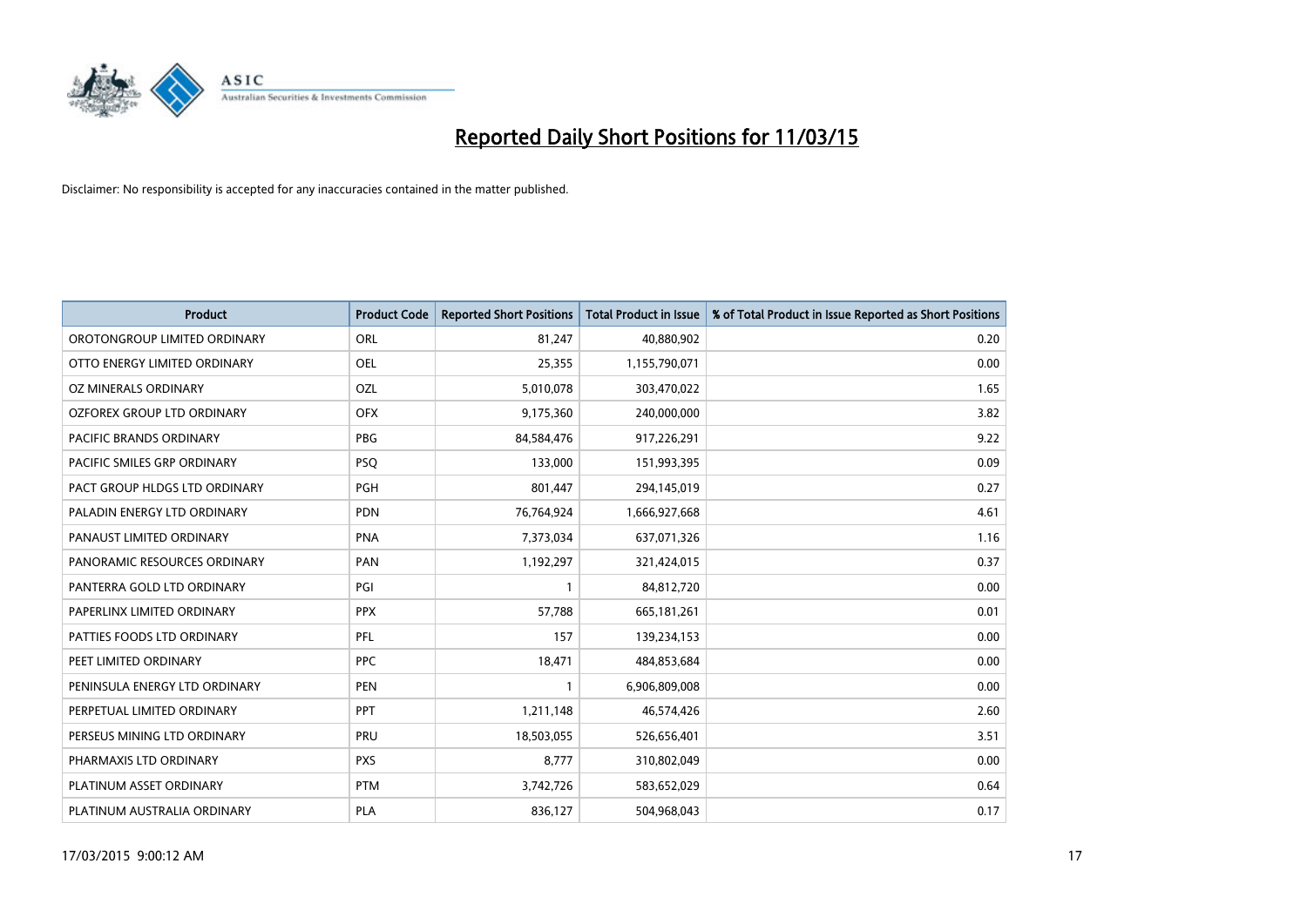

| <b>Product</b>                      | <b>Product Code</b> | <b>Reported Short Positions</b> | <b>Total Product in Issue</b> | % of Total Product in Issue Reported as Short Positions |
|-------------------------------------|---------------------|---------------------------------|-------------------------------|---------------------------------------------------------|
| PLATINUM CAPITAL LTD ORDINARY       | <b>PMC</b>          | 415,339                         | 232,190,254                   | 0.18                                                    |
| PMP LIMITED ORDINARY                | <b>PMP</b>          | 27,581                          | 323,781,124                   | 0.01                                                    |
| POSEIDON NICK LTD ORDINARY          | <b>POS</b>          | 1,570,751                       | 683,588,322                   | 0.23                                                    |
| PRANA BIOTECHNOLOGY ORDINARY        | <b>PBT</b>          | 2,921,612                       | 527,107,470                   | 0.55                                                    |
| PREMIER INVESTMENTS ORDINARY        | <b>PMV</b>          | 401,053                         | 155,900,075                   | 0.26                                                    |
| PRIMARY HEALTH CARE ORDINARY        | PRY                 | 57,784,070                      | 512,130,550                   | 11.28                                                   |
| PRIME MEDIA GRP LTD ORDINARY        | <b>PRT</b>          | 925,059                         | 366,330,303                   | 0.25                                                    |
| PROGRAMMED ORDINARY                 | <b>PRG</b>          | 192,964                         | 118,651,911                   | 0.16                                                    |
| PROMESA LIMITED ORDINARY            | <b>PRA</b>          | 3,748,713                       | 384,412,465                   | 0.98                                                    |
| PURA VIDA ENERGY NL ORDINARY        | <b>PVD</b>          | 233,000                         | 147,381,883                   | 0.16                                                    |
| <b>QANTAS AIRWAYS ORDINARY</b>      | QAN                 | 1,340,688                       | 2,196,330,250                 | 0.06                                                    |
| <b>OBE INSURANCE GROUP ORDINARY</b> | <b>OBE</b>          | 16,960,667                      | 1,364,945,301                 | 1.24                                                    |
| <b>QUBE HOLDINGS LTD ORDINARY</b>   | <b>QUB</b>          | 673,380                         | 1,054,428,076                 | 0.06                                                    |
| QUICKSTEP HOLDINGS ORDINARY         | OHL                 | 50,000                          | 397,873,501                   | 0.01                                                    |
| RAMSAY HEALTH CARE ORDINARY         | <b>RHC</b>          | 431,734                         | 202,081,252                   | 0.21                                                    |
| RCG CORPORATION LTD ORDINARY        | <b>RCG</b>          | 385,707                         | 268,408,625                   | 0.14                                                    |
| <b>RCR TOMLINSON ORDINARY</b>       | <b>RCR</b>          | 609,555                         | 138,745,453                   | 0.44                                                    |
| <b>REA GROUP ORDINARY</b>           | <b>REA</b>          | 1,838,959                       | 131,714,699                   | 1.40                                                    |
| RECALL HOLDINGS LTD ORDINARY        | <b>REC</b>          | 415,742                         | 313,674,711                   | 0.13                                                    |
| RECKON LIMITED ORDINARY             | <b>RKN</b>          | 1,283,744                       | 112,084,762                   | 1.15                                                    |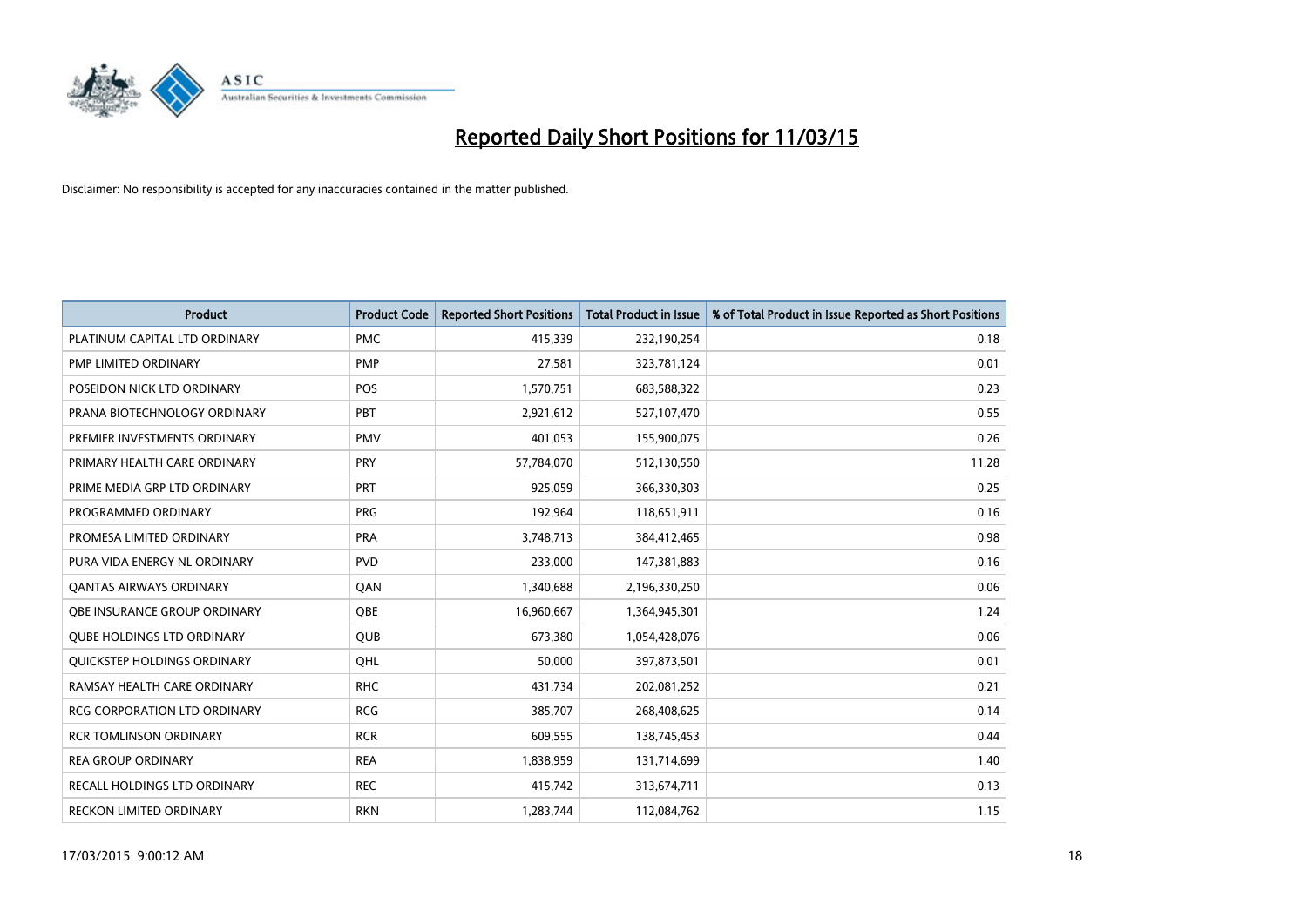

| <b>Product</b>                      | <b>Product Code</b> | <b>Reported Short Positions</b> | <b>Total Product in Issue</b> | % of Total Product in Issue Reported as Short Positions |
|-------------------------------------|---------------------|---------------------------------|-------------------------------|---------------------------------------------------------|
| <b>RED 5 LIMITED ORDINARY</b>       | <b>RED</b>          | 174,739                         | 759,451,008                   | 0.02                                                    |
| <b>RED FORK ENERGY ORDINARY</b>     | <b>RFE</b>          | 112,160                         | 501,051,719                   | 0.02                                                    |
| REDBANK ENERGY LTD ORDINARY         | AEJ                 | 13                              | 786,287                       | 0.00                                                    |
| REGIONAL EXPRESS ORDINARY           | <b>REX</b>          | 29,803                          | 110,154,375                   | 0.03                                                    |
| REGIS HEALTHCARE LTD ORDINARY       | <b>REG</b>          | 227,295                         | 300, 345, 797                 | 0.08                                                    |
| <b>REGIS RESOURCES ORDINARY</b>     | <b>RRL</b>          | 27,191,516                      | 499,781,595                   | 5.44                                                    |
| RESMED INC CDI 10:1                 | <b>RMD</b>          | 4,571,269                       | 1,403,838,170                 | 0.33                                                    |
| <b>RESOLUTE MINING ORDINARY</b>     | <b>RSG</b>          | 6,430,894                       | 641,189,223                   | 1.00                                                    |
| <b>RESOURCE GENERATION ORDINARY</b> | <b>RES</b>          | 1                               | 581,380,338                   | 0.00                                                    |
| <b>RETAIL FOOD GROUP ORDINARY</b>   | <b>RFG</b>          | 4,588,374                       | 160,321,903                   | 2.86                                                    |
| REX MINERALS LIMITED ORDINARY       | <b>RXM</b>          | 818,031                         | 220,519,784                   | 0.37                                                    |
| <b>RIDLEY CORPORATION ORDINARY</b>  | <b>RIC</b>          | 1,511                           | 307,817,071                   | 0.00                                                    |
| RIO TINTO LIMITED ORDINARY          | <b>RIO</b>          | 5,503,863                       | 435,758,720                   | 1.26                                                    |
| <b>ROX RESOURCES ORDINARY</b>       | <b>RXL</b>          | 5,523,255                       | 849,673,095                   | 0.65                                                    |
| ROYAL WOLF HOLDINGS ORDINARY        | <b>RWH</b>          | 181,790                         | 100,387,052                   | 0.18                                                    |
| SAI GLOBAL LIMITED ORDINARY         | SAI                 | 627,540                         | 211,761,727                   | 0.30                                                    |
| SALMAT LIMITED ORDINARY             | <b>SLM</b>          | 10,907                          | 159,812,799                   | 0.01                                                    |
| SAMSON OIL & GAS LTD ORDINARY       | SSN                 | 1,952,820                       | 2,837,782,022                 | 0.07                                                    |
| SANDFIRE RESOURCES ORDINARY         | <b>SFR</b>          | 3,723,327                       | 156,428,011                   | 2.38                                                    |
| <b>SANTOS LTD ORDINARY</b>          | <b>STO</b>          | 37,923,413                      | 982,409,074                   | 3.86                                                    |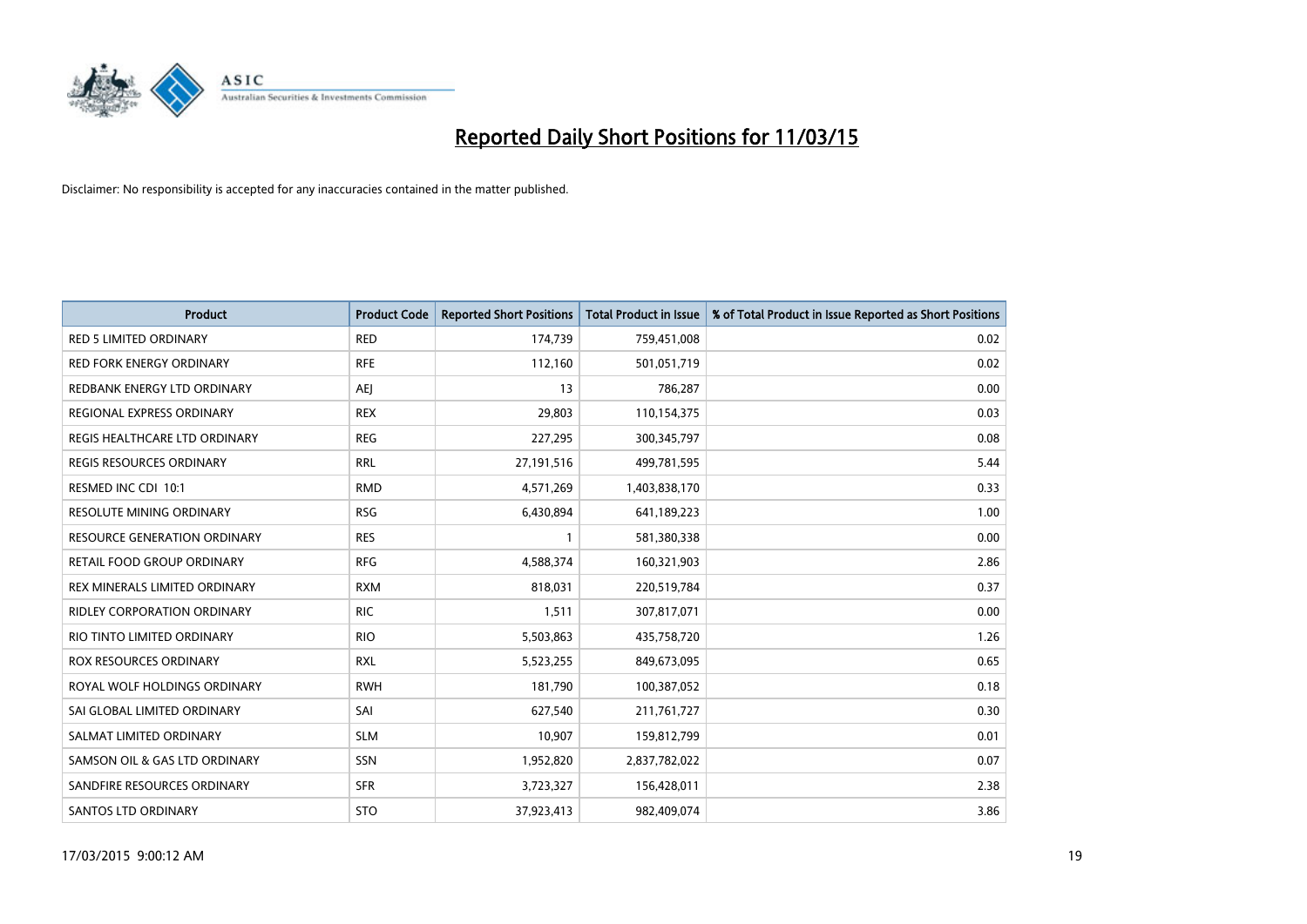

| <b>Product</b>                           | <b>Product Code</b> | <b>Reported Short Positions</b> | <b>Total Product in Issue</b> | % of Total Product in Issue Reported as Short Positions |
|------------------------------------------|---------------------|---------------------------------|-------------------------------|---------------------------------------------------------|
| SARACEN MINERAL ORDINARY                 | <b>SAR</b>          | 2,638,571                       | 792,784,738                   | 0.33                                                    |
| SCA PROPERTY GROUP STAPLED SECURITIES    | <b>SCP</b>          | 15,917,604                      | 650,839,582                   | 2.45                                                    |
| <b>SCENTRE GRP STAPLED</b>               | SCG                 | 20,279,016                      | 5,324,296,678                 | 0.38                                                    |
| SEDGMAN LIMITED ORDINARY                 | <b>SDM</b>          | 1,121,307                       | 227,059,277                   | 0.49                                                    |
| SEEK LIMITED ORDINARY                    | <b>SEK</b>          | 11,360,573                      | 342,629,192                   | 3.32                                                    |
| SELECT HARVESTS ORDINARY                 | SHV                 | 1,121,712                       | 70,940,874                    | 1.58                                                    |
| SENEX ENERGY LIMITED ORDINARY            | SXY                 | 100,594,143                     | 1,149,657,377                 | 8.75                                                    |
| SERVCORP LIMITED ORDINARY                | SRV                 | 232                             | 98,432,275                    | 0.00                                                    |
| SEVEN GROUP HOLDINGS ORDINARY            | <b>SVW</b>          | 7,753,690                       | 296,260,281                   | 2.62                                                    |
| SEVEN WEST MEDIA LTD ORDINARY            | SWM                 | 52,408,904                      | 999,160,872                   | 5.25                                                    |
| SG FLEET GROUP LTD ORDINARY              | <b>SGF</b>          | 184,966                         | 242,691,826                   | 0.08                                                    |
| SHINE CORPORATE ORDINARY                 | SHJ                 | 16,812                          | 172,400,081                   | 0.01                                                    |
| SIGMA PHARMACEUTICAL ORDINARY            | <b>SIP</b>          | 22,287,581                      | 1,093,424,867                 | 2.04                                                    |
| SILEX SYSTEMS ORDINARY                   | <b>SLX</b>          | 6,978,264                       | 170,467,339                   | 4.09                                                    |
| SILVER CHEF LIMITED ORDINARY             | SIV                 | 10,885                          | 29,640,865                    | 0.04                                                    |
| SILVER LAKE RESOURCE ORDINARY            | <b>SLR</b>          | 20,495,267                      | 503,233,971                   | 4.07                                                    |
| SIMONDS GRP LTD ORDINARY                 | <b>SIO</b>          | 656,557                         | 151,412,268                   | 0.43                                                    |
| SIMS METAL MGMT LTD ORDINARY             | SGM                 | 16,192,045                      | 204,764,785                   | 7.91                                                    |
| SINGAPORE TELECOMM. CHESS DEPOSITARY INT | SGT                 | 5,232,010                       | 130,397,705                   | 4.01                                                    |
| SINO GAS ENERGY ORDINARY                 | <b>SEH</b>          | 10,980,290                      | 1,544,247,358                 | 0.71                                                    |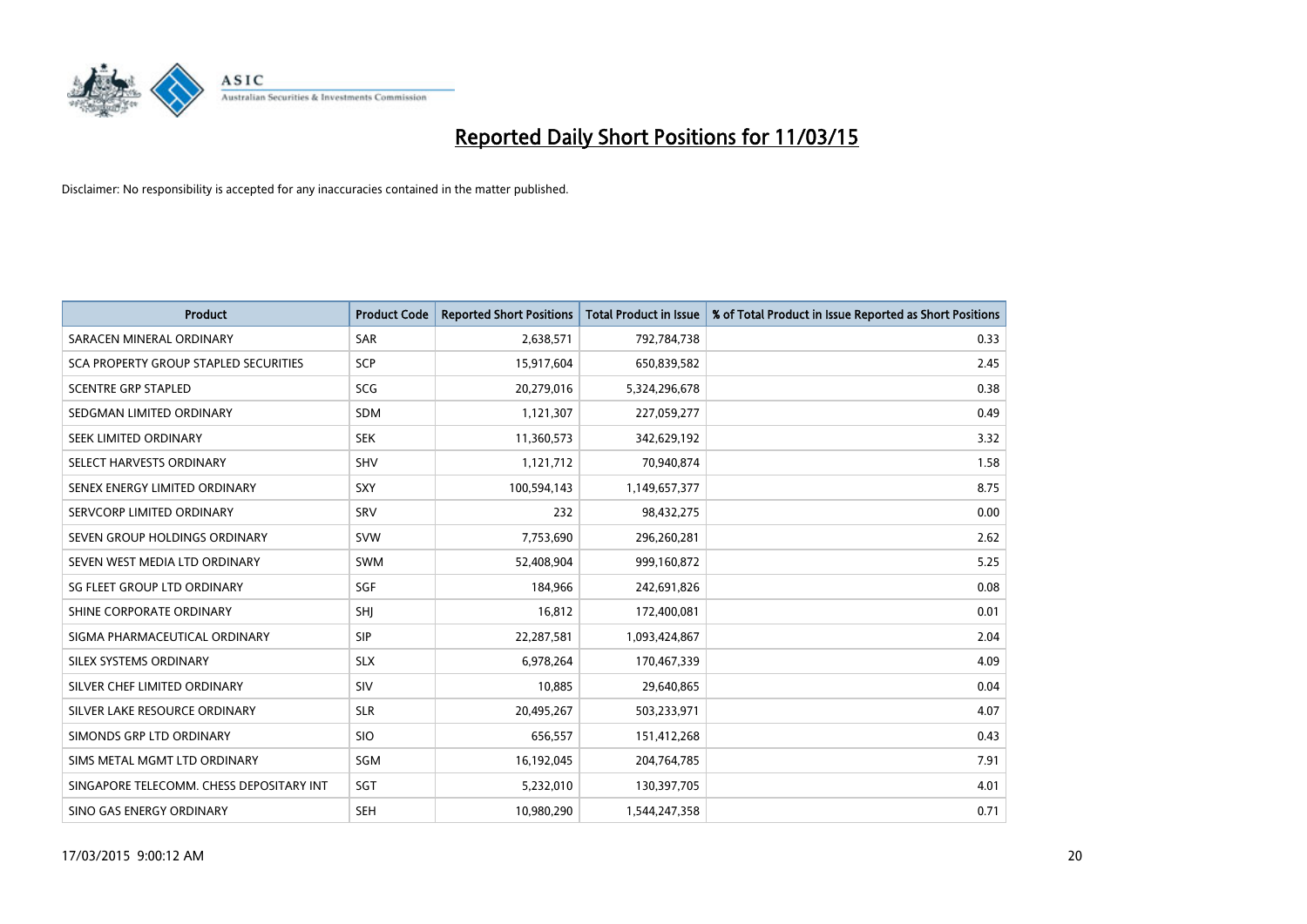

| <b>Product</b>                           | <b>Product Code</b> | <b>Reported Short Positions</b> | <b>Total Product in Issue</b> | % of Total Product in Issue Reported as Short Positions |
|------------------------------------------|---------------------|---------------------------------|-------------------------------|---------------------------------------------------------|
| SIRIUS RESOURCES NL ORDINARY             | <b>SIR</b>          | 17,953,838                      | 341,638,269                   | 5.26                                                    |
| SIRTEX MEDICAL ORDINARY                  | <b>SRX</b>          | 57,339                          | 56,530,231                    | 0.10                                                    |
| SKILLED GROUP LTD ORDINARY               | <b>SKE</b>          | 5,237,613                       | 235,898,291                   | 2.22                                                    |
| <b>SKY NETWORK ORDINARY</b>              | <b>SKT</b>          | 345,140                         | 389,139,785                   | 0.09                                                    |
| SKYCITY ENT GRP LTD ORDINARY             | <b>SKC</b>          | 10,270,524                      | 587,472,741                   | 1.75                                                    |
| <b>SLATER &amp; GORDON ORDINARY</b>      | <b>SGH</b>          | 4,760,079                       | 208,695,621                   | 2.28                                                    |
| SMS MANAGEMENT, ORDINARY                 | <b>SMX</b>          | 1,385,570                       | 69,318,017                    | 2.00                                                    |
| SONIC HEALTHCARE ORDINARY                | <b>SHL</b>          | 4,023,757                       | 401,401,556                   | 1.00                                                    |
| SOUL PATTINSON (W.H) ORDINARY            | SOL                 | 34,170                          | 239,395,320                   | 0.01                                                    |
| SPARK INFRASTRUCTURE STAPLED US PROHIBT. | SKI                 | 40,220,381                      | 1,466,360,128                 | 2.74                                                    |
| SPARK NEW ZEALAND ORDINARY               | <b>SPK</b>          | 7,488,547                       | 1,834,783,488                 | 0.41                                                    |
| SPDR 200 FUND ETF UNITS                  | <b>STW</b>          | 13,558                          | 47,705,598                    | 0.03                                                    |
| SPECIALTY FASHION ORDINARY               | <b>SFH</b>          | 31,994                          | 192,236,121                   | 0.02                                                    |
| SPOTLESS GRP HLD LTD ORDINARY            | <b>SPO</b>          | 37,176,005                      | 1,098,290,178                 | 3.38                                                    |
| ST BARBARA LIMITED ORDINARY              | SBM                 | 7,582,622                       | 495,102,525                   | 1.53                                                    |
| STARPHARMA HOLDINGS ORDINARY             | SPL                 | 7,081,176                       | 319,138,501                   | 2.22                                                    |
| STEADFAST GROUP LTD ORDINARY             | <b>SDF</b>          | 10,984,768                      | 649,387,789                   | 1.69                                                    |
| STHN CROSS MEDIA ORDINARY                | SXL                 | 24,138,620                      | 732,319,622                   | 3.30                                                    |
| STOCKLAND UNITS/ORD STAPLED              | SGP                 | 5,063,217                       | 2,361,717,862                 | 0.21                                                    |
| STRAITS RES LTD. ORDINARY                | SRQ                 | 20,212                          | 1,217,730,293                 | 0.00                                                    |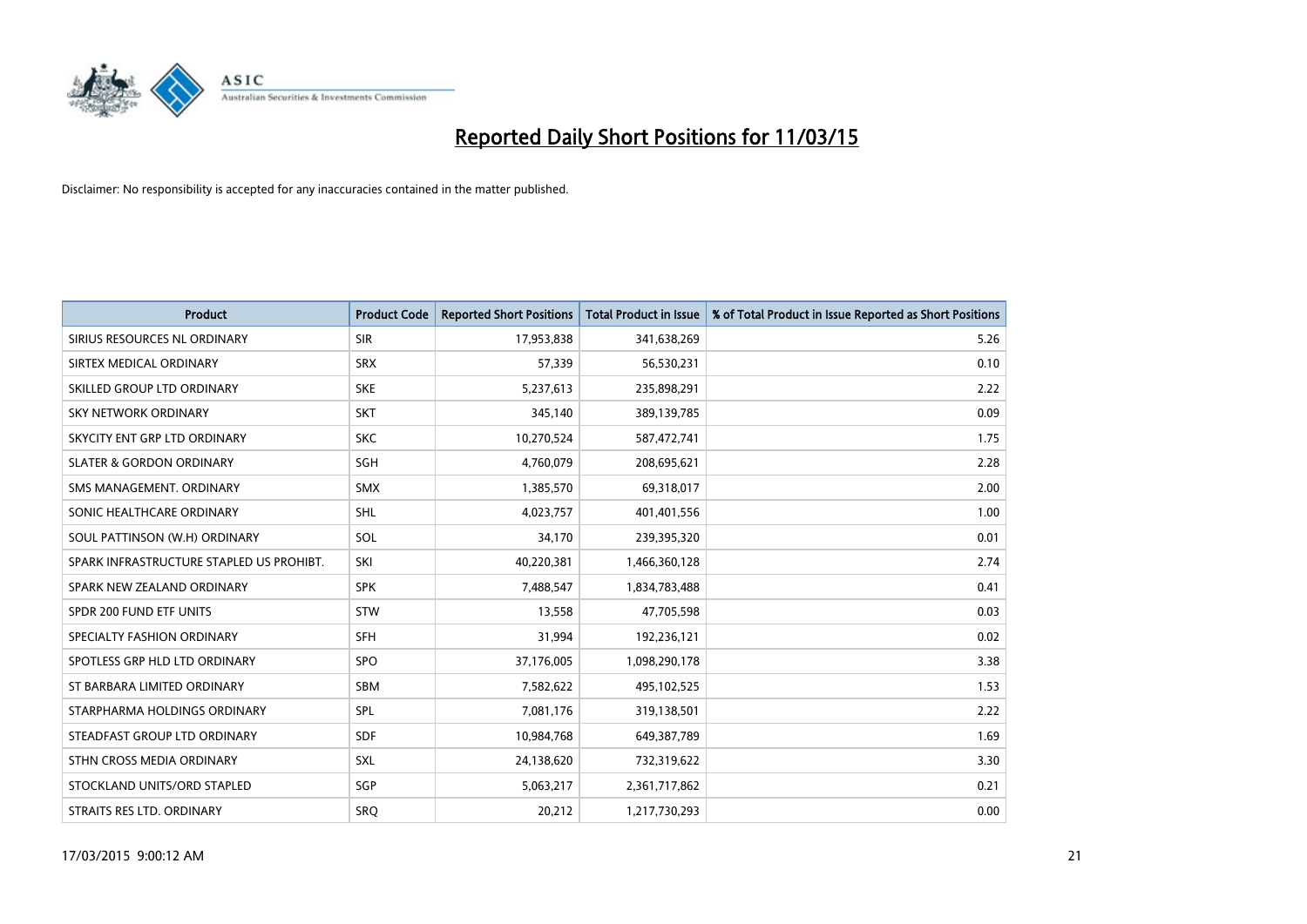

| <b>Product</b>                     | <b>Product Code</b> | <b>Reported Short Positions</b> | <b>Total Product in Issue</b> | % of Total Product in Issue Reported as Short Positions |
|------------------------------------|---------------------|---------------------------------|-------------------------------|---------------------------------------------------------|
| <b>STW COMMUNICATIONS ORDINARY</b> | SGN                 | 12,866,631                      | 409,699,000                   | 3.14                                                    |
| SUNCORP GROUP LTD ORDINARY         | <b>SUN</b>          | 6,021,425                       | 1,286,600,980                 | 0.47                                                    |
| SUNDANCE ENERGY ORDINARY           | <b>SEA</b>          | 5,378,358                       | 549,351,227                   | 0.98                                                    |
| SUNDANCE RESOURCES ORDINARY        | SDL                 | 90,261,278                      | 3,110,250,938                 | 2.90                                                    |
| SUNLAND GROUP LTD ORDINARY         | <b>SDG</b>          | 163,580                         | 181,710,087                   | 0.09                                                    |
| SUPER RET REP LTD ORDINARY         | SUL                 | 14,210,404                      | 197,030,571                   | 7.21                                                    |
| SURFSTITCH GROUP LTD ORDINARY      | <b>SRF</b>          | 89,001                          | 214,101,735                   | 0.04                                                    |
| SWICK MINING ORDINARY              | <b>SWK</b>          | 65,000                          | 217,643,703                   | 0.03                                                    |
| SYD AIRPORT STAPLED US PROHIBIT.   | SYD                 | 27,302,950                      | 2,216,216,041                 | 1.23                                                    |
| SYRAH RESOURCES ORDINARY           | <b>SYR</b>          | 6,111,224                       | 164,210,076                   | 3.72                                                    |
| TABCORP HOLDINGS LTD ORDINARY      | <b>TAH</b>          | 10,034,769                      | 804, 161, 461                 | 1.25                                                    |
| TALISMAN MINING ORDINARY           | <b>TLM</b>          | 1                               | 131,538,627                   | 0.00                                                    |
| TAP OIL LIMITED ORDINARY           | <b>TAP</b>          | 278,259                         | 243,186,639                   | 0.11                                                    |
| TASSAL GROUP LIMITED ORDINARY      | <b>TGR</b>          | 132,039                         | 146,897,115                   | 0.09                                                    |
| <b>TATTS GROUP LTD ORDINARY</b>    | <b>TTS</b>          | 15,638,685                      | 1,446,215,698                 | 1.08                                                    |
| TECHNOLOGY ONE ORDINARY            | <b>TNE</b>          | 2,357,666                       | 309,209,455                   | 0.76                                                    |
| TELSTRA CORPORATION. ORDINARY      | <b>TLS</b>          | 22,171,717                      | 12,225,655,836                | 0.18                                                    |
| TEN NETWORK HOLDINGS ORDINARY      | <b>TEN</b>          | 137,080,779                     | 2,630,984,596                 | 5.21                                                    |
| TERANGA GOLD CORP CDI 1:1          | <b>TGZ</b>          | 1,374                           | 68,637,175                    | 0.00                                                    |
| TFS CORPORATION LTD ORDINARY       | <b>TFC</b>          | 15,166,264                      | 326,983,445                   | 4.64                                                    |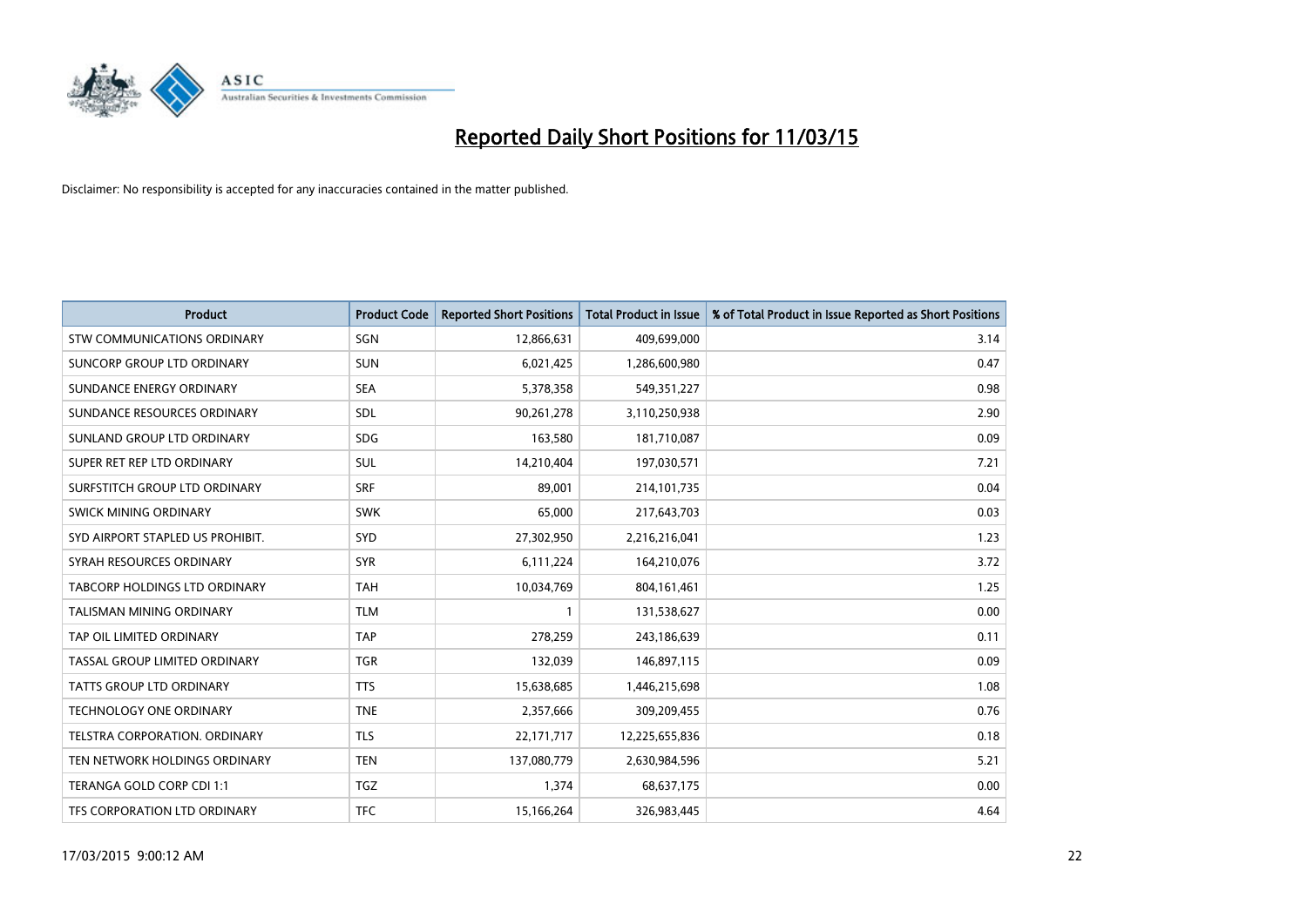

| <b>Product</b>                       | <b>Product Code</b> | <b>Reported Short Positions</b> | <b>Total Product in Issue</b> | % of Total Product in Issue Reported as Short Positions |
|--------------------------------------|---------------------|---------------------------------|-------------------------------|---------------------------------------------------------|
| THE REJECT SHOP ORDINARY             | <b>TRS</b>          | 1,553,872                       | 28,844,648                    | 5.39                                                    |
| THINK CHILDCARE EDU ORDINARY         | <b>TNK</b>          | 500,000                         | 39,600,000                    | 1.26                                                    |
| THORN GROUP LIMITED ORDINARY         | <b>TGA</b>          | 23,017                          | 151,337,839                   | 0.02                                                    |
| TIGER RESOURCES ORDINARY             | <b>TGS</b>          | 6,653,171                       | 1,143,541,406                 | 0.58                                                    |
| TOLL HOLDINGS LTD ORDINARY           | <b>TOL</b>          | 2,557,431                       | 717,437,878                   | 0.36                                                    |
| TORO ENERGY LIMITED ORDINARY         | <b>TOE</b>          | 1                               | 1,903,769,581                 | 0.00                                                    |
| <b>TOWER LIMITED ORDINARY</b>        | <b>TWR</b>          | 793                             | 178,145,130                   | 0.00                                                    |
| TOX FREE SOLUTIONS ORDINARY          | <b>TOX</b>          | 497,872                         | 133,752,359                   | 0.37                                                    |
| TPG TELECOM LIMITED ORDINARY         | <b>TPM</b>          | 14,952,041                      | 793,808,141                   | 1.88                                                    |
| <b>TRADE ME GROUP ORDINARY</b>       | <b>TME</b>          | 4,113,426                       | 396,830,595                   | 1.04                                                    |
| TRANSFIELD SERVICES ORDINARY         | <b>TSE</b>          | 6,274,203                       | 512,457,716                   | 1.22                                                    |
| TRANSPACIFIC INDUST, ORDINARY        | <b>TPI</b>          | 82,320,778                      | 1,579,914,690                 | 5.21                                                    |
| TRANSURBAN GROUP TRIPLE STAPLED SEC. | <b>TCL</b>          | 7,160,517                       | 1,914,461,916                 | 0.37                                                    |
| <b>TREASURY GROUP ORDINARY</b>       | <b>TRG</b>          | 121,571                         | 27,604,144                    | 0.44                                                    |
| TREASURY WINE ESTATE ORDINARY        | <b>TWE</b>          | 15,927,989                      | 651,261,403                   | 2.45                                                    |
| TROY RESOURCES LTD ORDINARY          | <b>TRY</b>          | 4,970,634                       | 195,265,161                   | 2.55                                                    |
| UGL LIMITED ORDINARY                 | UGL                 | 18,585,815                      | 166,511,240                   | 11.16                                                   |
| UNILIFE CORPORATION CDI 6:1          | <b>UNS</b>          | 120,000                         | 267,390,162                   | 0.04                                                    |
| UNITY MINING LTD ORDINARY            | <b>UML</b>          | 320,000                         | 1,140,312,866                 | 0.03                                                    |
| UXC LIMITED ORDINARY                 | <b>UXC</b>          | 1,029,407                       | 331,770,881                   | 0.31                                                    |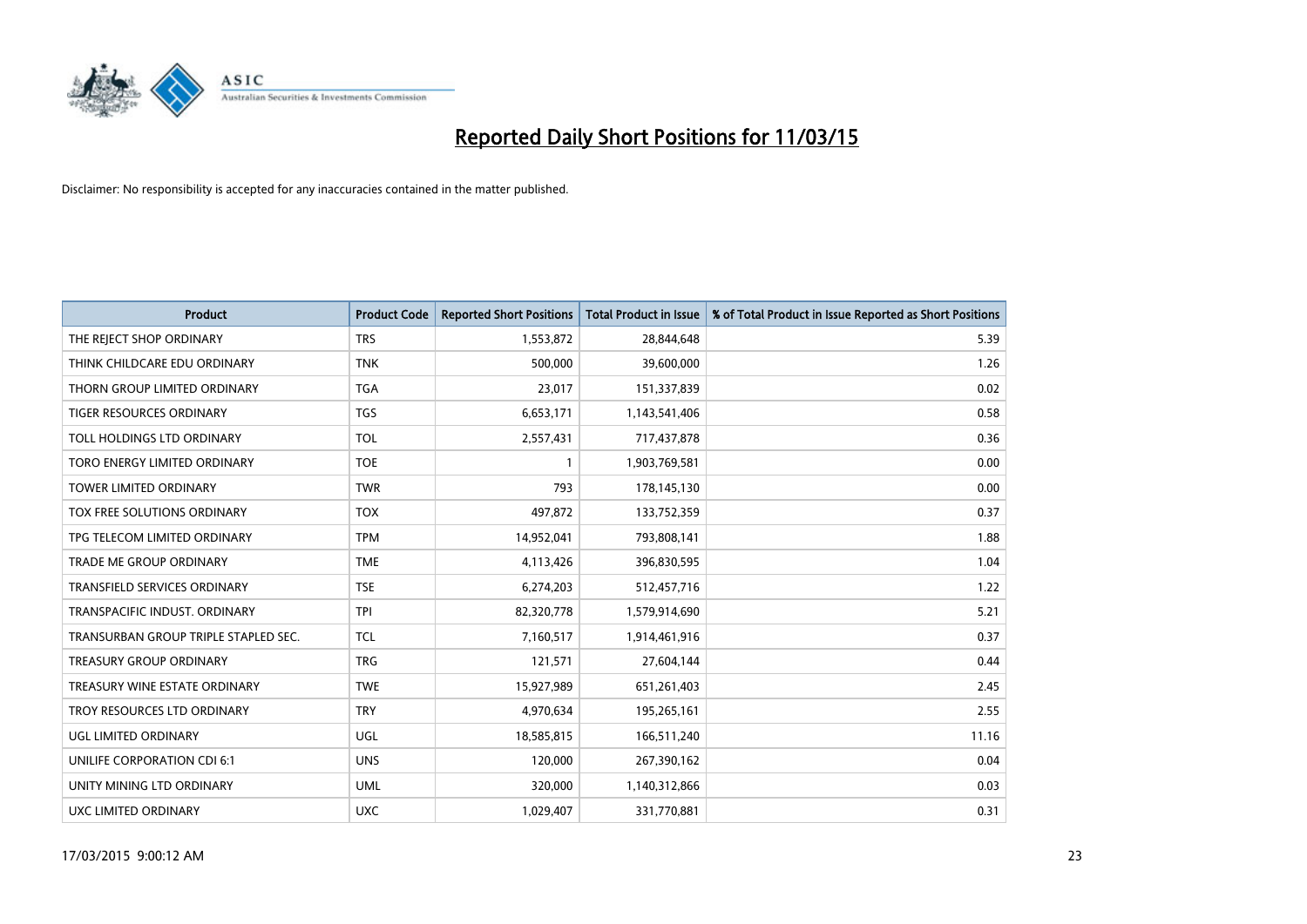

| <b>Product</b>                       | <b>Product Code</b> | <b>Reported Short Positions</b> | <b>Total Product in Issue</b> | % of Total Product in Issue Reported as Short Positions |
|--------------------------------------|---------------------|---------------------------------|-------------------------------|---------------------------------------------------------|
| <b>VEDA GROUP LTD ORDINARY</b>       | <b>VED</b>          | 10,526,175                      | 842,055,406                   | 1.25                                                    |
| VILLA WORLD LTD. ORDINARY            | <b>VLW</b>          | 1,387                           | 110,344,277                   | 0.00                                                    |
| <b>VILLAGE ROADSHOW LTD ORDINARY</b> | <b>VRL</b>          | 2,385,494                       | 159,515,151                   | 1.50                                                    |
| <b>VIRGIN AUS HLDG LTD ORDINARY</b>  | <b>VAH</b>          | 32,573,028                      | 3,524,912,131                 | 0.92                                                    |
| <b>VIRTUS HEALTH LTD ORDINARY</b>    | <b>VRT</b>          | 4,773,546                       | 79,935,938                    | 5.97                                                    |
| <b>VISION EYE INSTITUTE ORDINARY</b> | <b>VEI</b>          | 1,592,888                       | 179,085,861                   | 0.89                                                    |
| <b>VOCATION LTD ORDINARY</b>         | <b>VET</b>          | 5,286,727                       | 230,000,000                   | 2.30                                                    |
| <b>VOCUS COMMS LTD ORDINARY</b>      | <b>VOC</b>          | 5,561,223                       | 105,441,949                   | 5.27                                                    |
| WAM CAPITAL LIMITED ORDINARY         | <b>WAM</b>          | 2,747                           | 345,405,201                   | 0.00                                                    |
| WARRNAMBOOL CHEESE ORDINARY          | <b>WCB</b>          | 19                              | 56,098,797                    | 0.00                                                    |
| WATPAC LIMITED ORDINARY              | <b>WTP</b>          | 4,347,653                       | 189,258,397                   | 2.30                                                    |
| <b>WDS LIMITED ORDINARY</b>          | <b>WDS</b>          | 50,049                          | 144,740,614                   | 0.03                                                    |
| WEBIET LIMITED ORDINARY              | <b>WEB</b>          | 1,201,896                       | 80,397,959                    | 1.49                                                    |
| <b>WESFARMERS LIMITED ORDINARY</b>   | <b>WES</b>          | 7,794,271                       | 1,123,752,517                 | 0.69                                                    |
| WESTERN AREAS LTD ORDINARY           | <b>WSA</b>          | 2,689,338                       | 232,580,131                   | 1.16                                                    |
| WESTERN DESERT RES. ORDINARY         | <b>WDR</b>          | 2,490,070                       | 620,049,919                   | 0.40                                                    |
| WESTERN DESERT RES. RIGHTS 31-MAR-14 | <b>WDRR</b>         | 17,835                          | 120,009,662                   | 0.01                                                    |
| <b>WESTFIELD CORP STAPLED</b>        | <b>WFD</b>          | 5,465,455                       | 2,078,089,686                 | 0.26                                                    |
| WESTFIELD GROUP ORD/UNIT STAPLED SEC | <b>WDC</b>          | 1,069,835                       | 2,078,089,686                 | 0.05                                                    |
| WESTPAC BANKING CORP ORDINARY        | <b>WBC</b>          | 28,514,383                      | 3,120,176,969                 | 0.91                                                    |